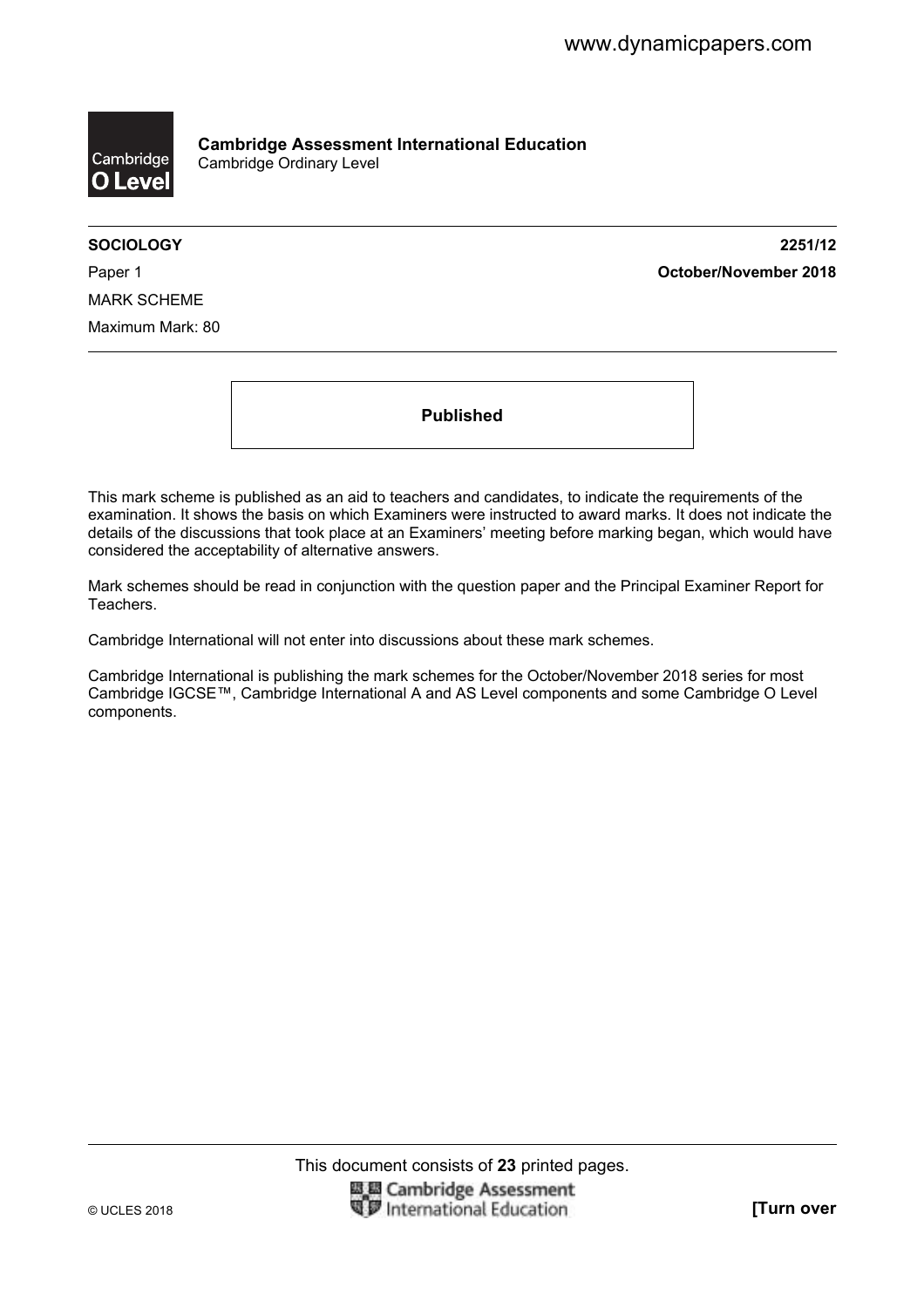## **Generic Marking Principles**

These general marking principles must be applied by all examiners when marking candidate answers. They should be applied alongside the specific content of the mark scheme or generic level descriptors for a question. Each question paper and mark scheme will also comply with these marking principles.

GENERIC MARKING PRINCIPLE 1:

Marks must be awarded in line with:

- the specific content of the mark scheme or the generic level descriptors for the question
- the specific skills defined in the mark scheme or in the generic level descriptors for the question
- the standard of response required by a candidate as exemplified by the standardisation scripts.

GENERIC MARKING PRINCIPLE 2:

Marks awarded are always **whole marks** (not half marks, or other fractions).

GENERIC MARKING PRINCIPLE 3:

Marks must be awarded **positively**:

- marks are awarded for correct/valid answers, as defined in the mark scheme. However, credit is given for valid answers which go beyond the scope of the syllabus and mark scheme, referring to your Team Leader as appropriate
- marks are awarded when candidates clearly demonstrate what they know and can do
- marks are not deducted for errors
- marks are not deducted for omissions
- answers should only be judged on the quality of spelling, punctuation and grammar when these features are specifically assessed by the question as indicated by the mark scheme. The meaning, however, should be unambiguous.

GENERIC MARKING PRINCIPLE 4:

Rules must be applied consistently e.g. in situations where candidates have not followed instructions or in the application of generic level descriptors.

GENERIC MARKING PRINCIPLE 5:

Marks should be awarded using the full range of marks defined in the mark scheme for the question (however; the use of the full mark range may be limited according to the quality of the candidate responses seen).

GENERIC MARKING PRINCIPLE 6:

Marks awarded are based solely on the requirements as defined in the mark scheme. Marks should not be awarded with grade thresholds or grade descriptors in mind.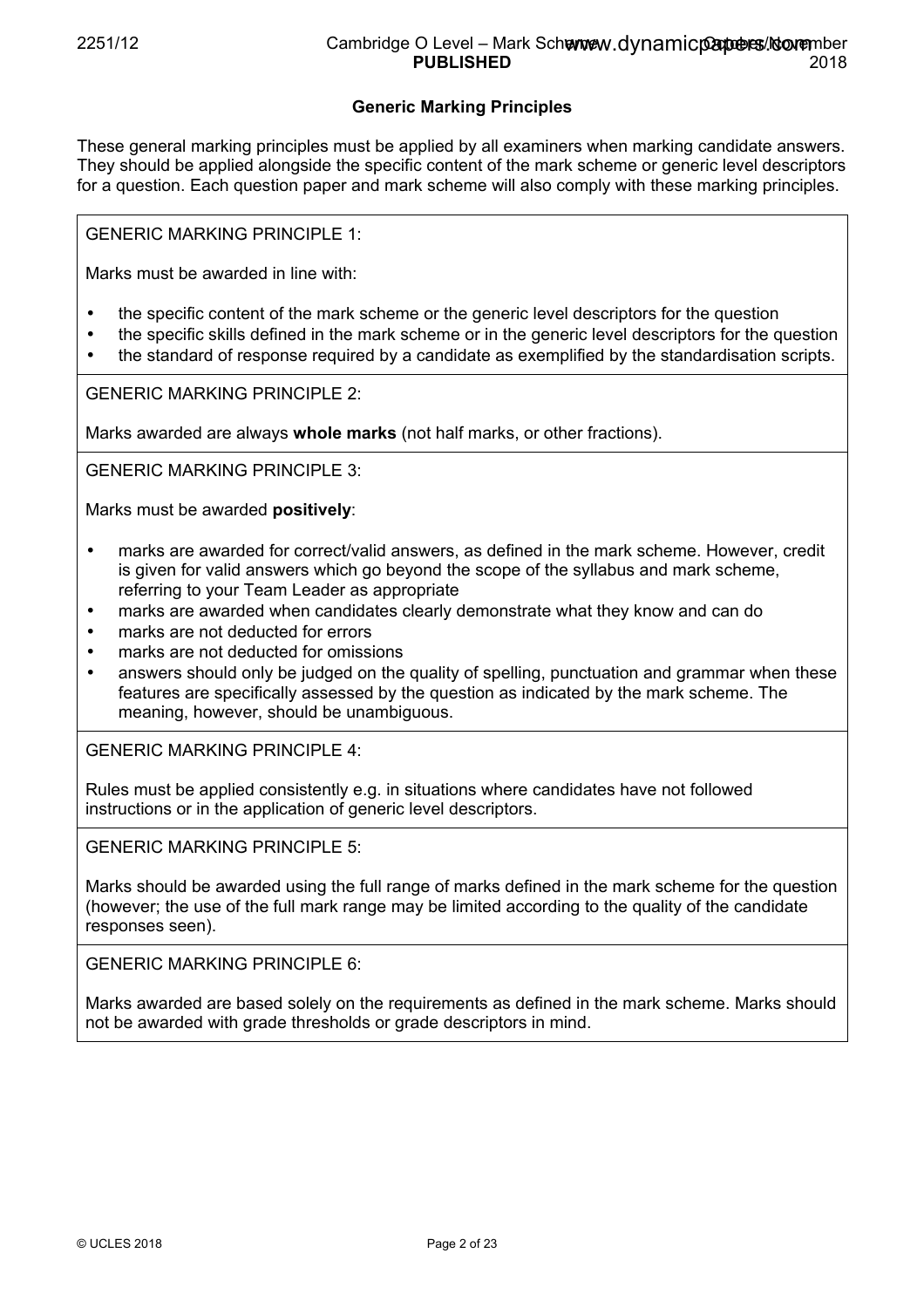| Question | <b>Answer</b>                                                                                                                                                                                                                                                                                                                                                                                                                                                                                                                                                                                                                                                                                                                                                                                                                                                                                                                                                       | <b>Marks</b> |
|----------|---------------------------------------------------------------------------------------------------------------------------------------------------------------------------------------------------------------------------------------------------------------------------------------------------------------------------------------------------------------------------------------------------------------------------------------------------------------------------------------------------------------------------------------------------------------------------------------------------------------------------------------------------------------------------------------------------------------------------------------------------------------------------------------------------------------------------------------------------------------------------------------------------------------------------------------------------------------------|--------------|
| 1(a)     | From the evidence in Source A, identify the two research methods<br>being used.<br>Acceptable responses:<br>observation/participant observation/overt participant observation;<br>experiment/field experiments.<br>$\bullet$                                                                                                                                                                                                                                                                                                                                                                                                                                                                                                                                                                                                                                                                                                                                        | $\mathbf{2}$ |
|          | <b>One</b> mark for each method correctly identified from Source A (up to a<br>maximum of two).                                                                                                                                                                                                                                                                                                                                                                                                                                                                                                                                                                                                                                                                                                                                                                                                                                                                     |              |
| 1(b)     | Identify two problems researchers might have when interviewing<br>people about their job.<br>Possible answers:<br>interviewer bias/effect;<br>$\bullet$<br>time-consuming;<br>$\bullet$<br>need to maintain confidentiality and privacy;<br>$\bullet$<br>need to maintain anonymity to prevent consequences from employers;<br>$\bullet$<br>recording and analysing the data can be complex;<br>$\bullet$<br>individuals may not tell the truth e.g. because it may involve the use of<br>$\bullet$<br>personal data such as income;<br>interviewees may be suspicious and not want to participate i.e. it may<br>$\bullet$<br>be difficult to gain trust;<br>in the formal atmosphere of the workplace an employee may feel<br>$\bullet$<br>uncomfortable and this will negatively affect the depth, detail or honesty<br>of respondents;<br>any other reasonable response.<br>$\bullet$<br>One mark for each problem correctly identified (up to maximum of two). | $\mathbf{2}$ |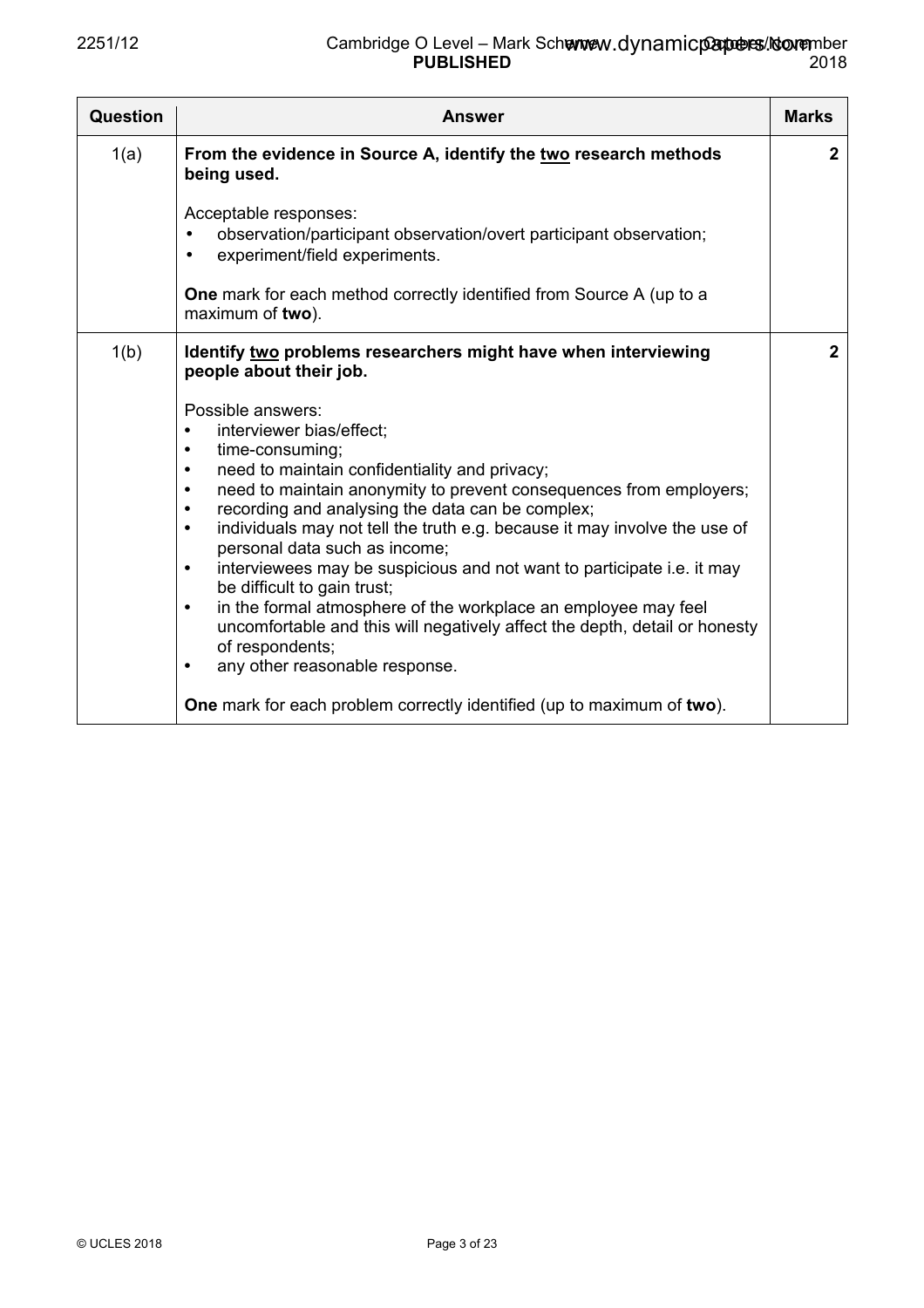| <b>Question</b> | <b>Answer</b>                                                                                                                                                                                                                                                                                                                                                                                                                                                                                                                                                                                                                                                                                                                                                                                                                                                                                                                                                                                                                                                                                                                                                                                                                                                                                                                                                                                                                                                                                                                                                                 | <b>Marks</b> |
|-----------------|-------------------------------------------------------------------------------------------------------------------------------------------------------------------------------------------------------------------------------------------------------------------------------------------------------------------------------------------------------------------------------------------------------------------------------------------------------------------------------------------------------------------------------------------------------------------------------------------------------------------------------------------------------------------------------------------------------------------------------------------------------------------------------------------------------------------------------------------------------------------------------------------------------------------------------------------------------------------------------------------------------------------------------------------------------------------------------------------------------------------------------------------------------------------------------------------------------------------------------------------------------------------------------------------------------------------------------------------------------------------------------------------------------------------------------------------------------------------------------------------------------------------------------------------------------------------------------|--------------|
| 1(c)            | Using information from Source A, describe two factors affecting the<br>validity of the research.                                                                                                                                                                                                                                                                                                                                                                                                                                                                                                                                                                                                                                                                                                                                                                                                                                                                                                                                                                                                                                                                                                                                                                                                                                                                                                                                                                                                                                                                              | 4            |
|                 | Possible answers:<br>the Hawthorne Effect – Mayo's presence changed the behaviour of the<br>٠<br>workers and thus a true picture may not have emerged;<br>the study took place in a naturalistic environment $-$ the factory $-$ and<br>$\bullet$<br>this is likely to lead to more natural behaviour on the part of the<br>workers:<br>Mayo couldn't control all the variables even when he thought he could<br>$\bullet$<br>e.g. he changed the lighting and length of breaks but he wouldn't be<br>able to change factors like how much sleep the workers had or illness<br>levels, etc.;<br>worker's perception of why Mayo was there made them suspicious (the<br>$\bullet$<br>owner's requested the experiments) and made them more productive<br>which may have given a false picture;<br>the research took place in the $1920s - it$ is therefore outdated and may<br>$\bullet$<br>not present an accurate picture of how working conditions affect<br>productivity today;<br>as Mayo did not participate as a worker he may not be able to fully<br>$\bullet$<br>understand their actions and therefore results may not be fully valid;<br>the working conditions made little difference to the way people worked -<br>$\bullet$<br>suggesting that Mayo's presence affected the workers' behaviour;<br>the findings of observation may be subjective as the researcher selects<br>$\bullet$<br>and interprets what they see which may then be biased;<br>any other reasonable answer.<br>٠<br>One mark for each point correctly identified from the source (up to a |              |
|                 | maximum of two).<br><b>One</b> mark for each point that is developed (up to a maximum of two).                                                                                                                                                                                                                                                                                                                                                                                                                                                                                                                                                                                                                                                                                                                                                                                                                                                                                                                                                                                                                                                                                                                                                                                                                                                                                                                                                                                                                                                                                |              |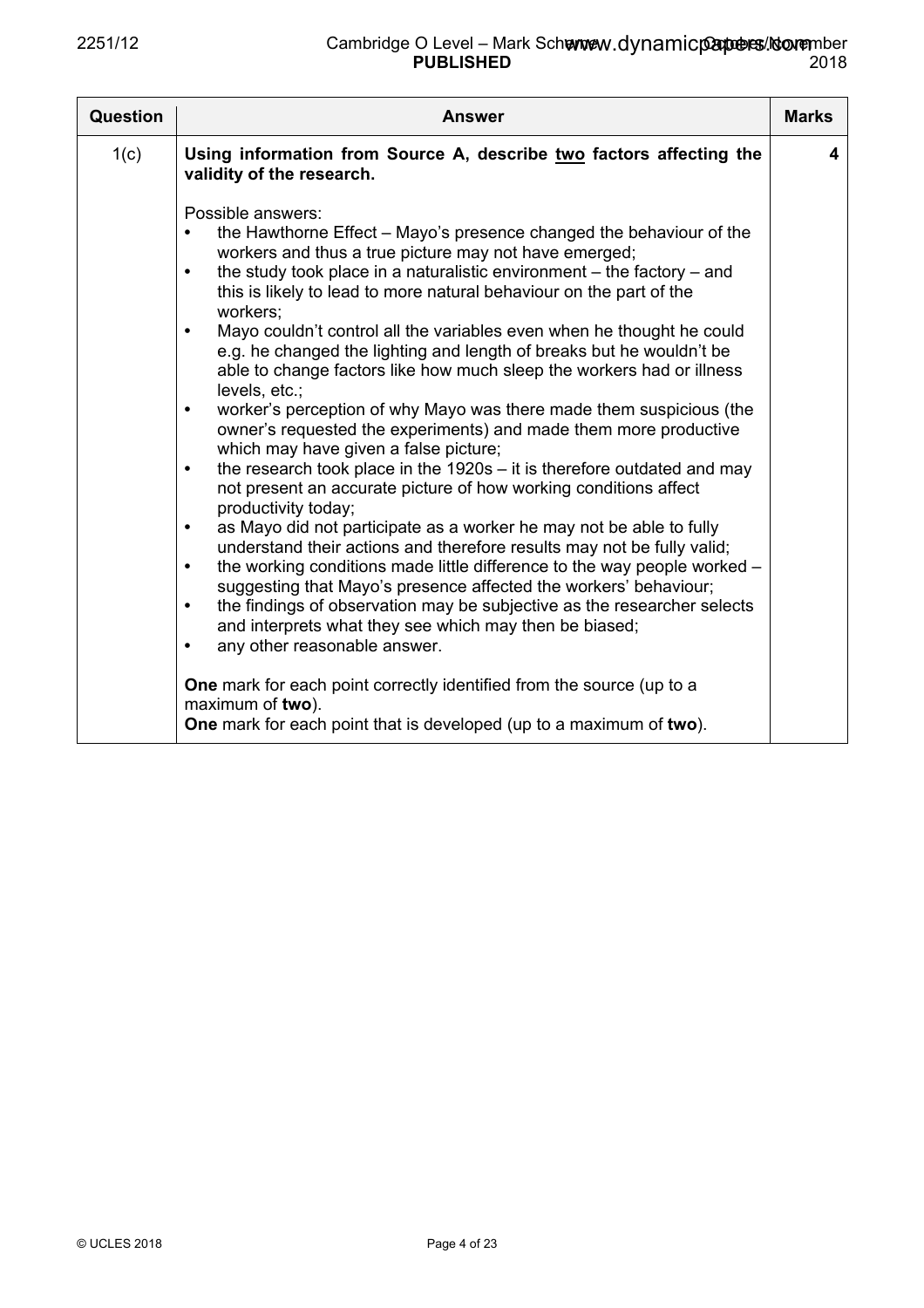| <b>Question</b> | <b>Answer</b>                                                                                                                                                                                                                                                                                                                                                                                                                                                                                                                                                                                                                                                                                                                                                                                                                                                                                                                                                                                                                                                                                                                                                                                                                               | <b>Marks</b> |
|-----------------|---------------------------------------------------------------------------------------------------------------------------------------------------------------------------------------------------------------------------------------------------------------------------------------------------------------------------------------------------------------------------------------------------------------------------------------------------------------------------------------------------------------------------------------------------------------------------------------------------------------------------------------------------------------------------------------------------------------------------------------------------------------------------------------------------------------------------------------------------------------------------------------------------------------------------------------------------------------------------------------------------------------------------------------------------------------------------------------------------------------------------------------------------------------------------------------------------------------------------------------------|--------------|
| 1(d)            | Describe two strengths of using telephone questionnaires in<br>sociological research.                                                                                                                                                                                                                                                                                                                                                                                                                                                                                                                                                                                                                                                                                                                                                                                                                                                                                                                                                                                                                                                                                                                                                       | 4            |
|                 | Possible answers:<br>not time-consuming compared to other methods such as interviews;<br>they are generally cheaper than other methods such as face to face<br>$\bullet$<br>interviews:<br>the researcher has an opportunity to explain the wording of questions,<br>$\bullet$<br>so it is more valid than self-completion questionnaires;<br>the response rate is better than for postal/self-completion<br>$\bullet$<br>questionnaires as the participant will be less likely to avoid answering<br>particular questions or responding to the questionnaire;<br>the researcher effect is less likely to occur $-$ it is conducted via phone<br>$\bullet$<br>so the data cannot be influenced by researchers personal appearance<br>or facial expression;<br>questionnaires tend to be structured and therefore easy to analyse;<br>$\bullet$<br>questionnaires tend to be reliable as they follow a structured format;<br>$\bullet$<br>data produced by questionnaires produces quantitative data which<br>$\bullet$<br>yields statistics, patterns and trends;<br>it is easy to reach a large, geographically dispersed population which<br>$\bullet$<br>will improve representativeness;<br>any other reasonable response.<br>$\bullet$ |              |
|                 | <b>One</b> mark for each strength correctly identified (up to a maximum of two).<br>One mark for each point that is developed (up to a maximum of two).                                                                                                                                                                                                                                                                                                                                                                                                                                                                                                                                                                                                                                                                                                                                                                                                                                                                                                                                                                                                                                                                                     |              |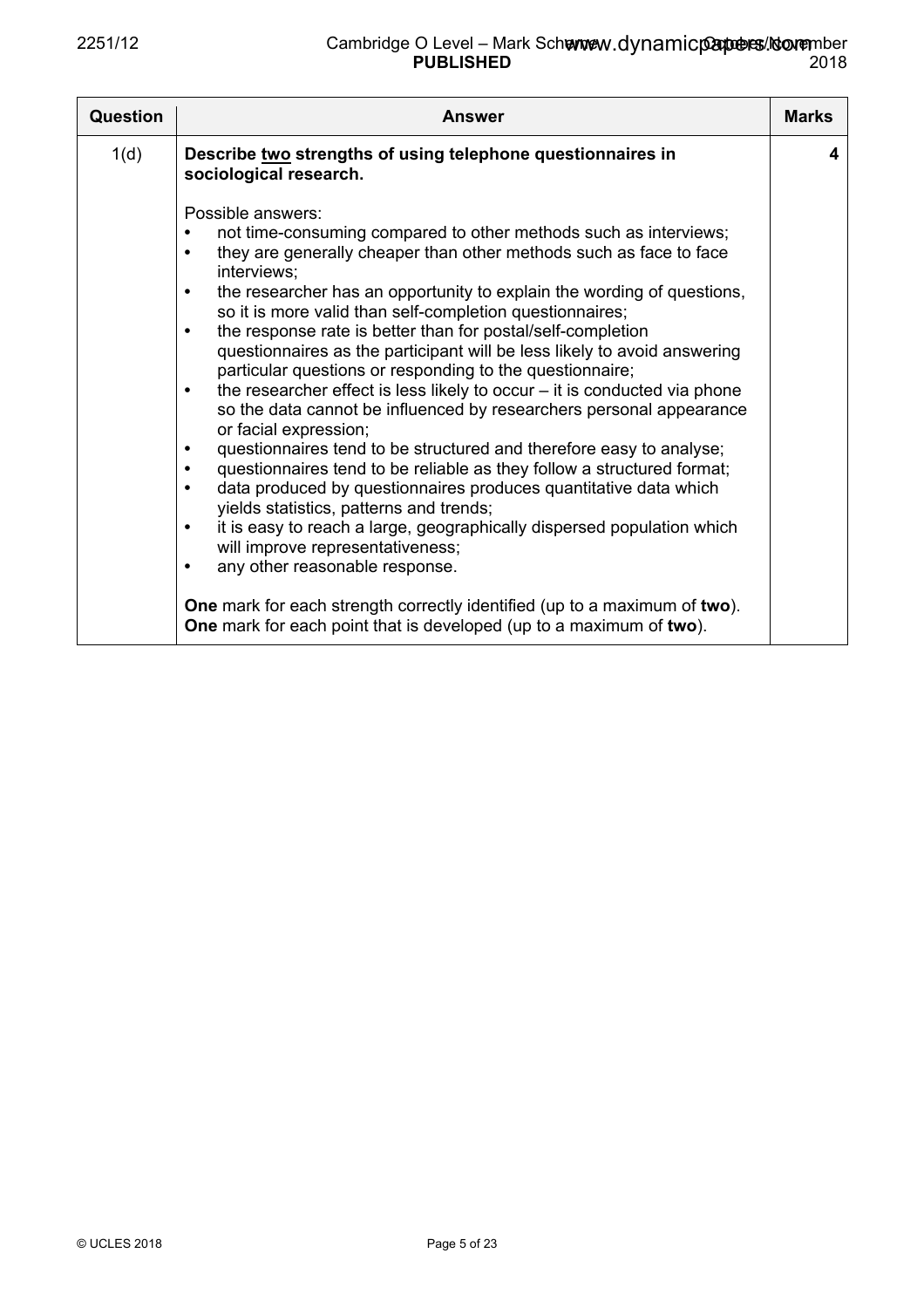| <b>Question</b> | <b>Answer</b>                                                                                                                                                                                                                                                                                                                                                                                                                                                                                                                                                                                                                                                                                                                                                                                                                                                                                                                                                                                                                                                                                                                                                                                                                                                                                                                                                                                                                                                                                                                                                                                                                                                                                                                                                                        | <b>Marks</b> |
|-----------------|--------------------------------------------------------------------------------------------------------------------------------------------------------------------------------------------------------------------------------------------------------------------------------------------------------------------------------------------------------------------------------------------------------------------------------------------------------------------------------------------------------------------------------------------------------------------------------------------------------------------------------------------------------------------------------------------------------------------------------------------------------------------------------------------------------------------------------------------------------------------------------------------------------------------------------------------------------------------------------------------------------------------------------------------------------------------------------------------------------------------------------------------------------------------------------------------------------------------------------------------------------------------------------------------------------------------------------------------------------------------------------------------------------------------------------------------------------------------------------------------------------------------------------------------------------------------------------------------------------------------------------------------------------------------------------------------------------------------------------------------------------------------------------------|--------------|
| 1(e)            | Describe two strengths and two limitations of structured interviews.                                                                                                                                                                                                                                                                                                                                                                                                                                                                                                                                                                                                                                                                                                                                                                                                                                                                                                                                                                                                                                                                                                                                                                                                                                                                                                                                                                                                                                                                                                                                                                                                                                                                                                                 | 8            |
|                 | Strengths:<br>if the participant does not understand a question the interviewer can<br>$\bullet$<br>explain it;<br>there is a higher response rate than with self-completion<br>$\bullet$<br>questionnaires;<br>the interviewer may be able to establish a rapport with the participants,<br>$\bullet$<br>winning their trust and gaining valid answers;<br>responses are easy to quantify as they use closed questions;<br>$\bullet$<br>they tend to have good reliability due to the standardised nature of the<br>$\bullet$<br>questions;<br>any other reasonable response.<br>$\bullet$<br>Limitations:<br>they tend to be inflexible due their structured nature and therefore the<br>$\bullet$<br>respondent's view cannot be explored in any detail;<br>researchers cannot fully investigate issues that may occur as they are<br>$\bullet$<br>tied to specific questions;<br>they may take more time and are therefore more expensive than other<br>$\bullet$<br>methods such as self-completion questionnaires;<br>interviewer bias – getting people to respond with what they think the<br>$\bullet$<br>interviewer wants to hear;<br>interviewer effect – the answers given by respondents may be<br>$\bullet$<br>influenced by the interviewer through their social characteristics (age,<br>gender, etc.);<br>the questions tend to be closed and are therefore limited in terms of the<br>$\bullet$<br>level of detail which may negatively affect validity;<br>if several interviewers are used they may approach their work in<br>$\bullet$<br>different ways;<br>any other reasonable response.<br>$\bullet$<br>One mark for each strength correctly identified (up to a maximum of two).<br>One mark for each strength that is developed (up to a maximum of two). |              |
|                 | One mark for each limitation correctly identified (up to a maximum of two).<br>One mark for each limitation that is developed (up to a maximum of two).                                                                                                                                                                                                                                                                                                                                                                                                                                                                                                                                                                                                                                                                                                                                                                                                                                                                                                                                                                                                                                                                                                                                                                                                                                                                                                                                                                                                                                                                                                                                                                                                                              |              |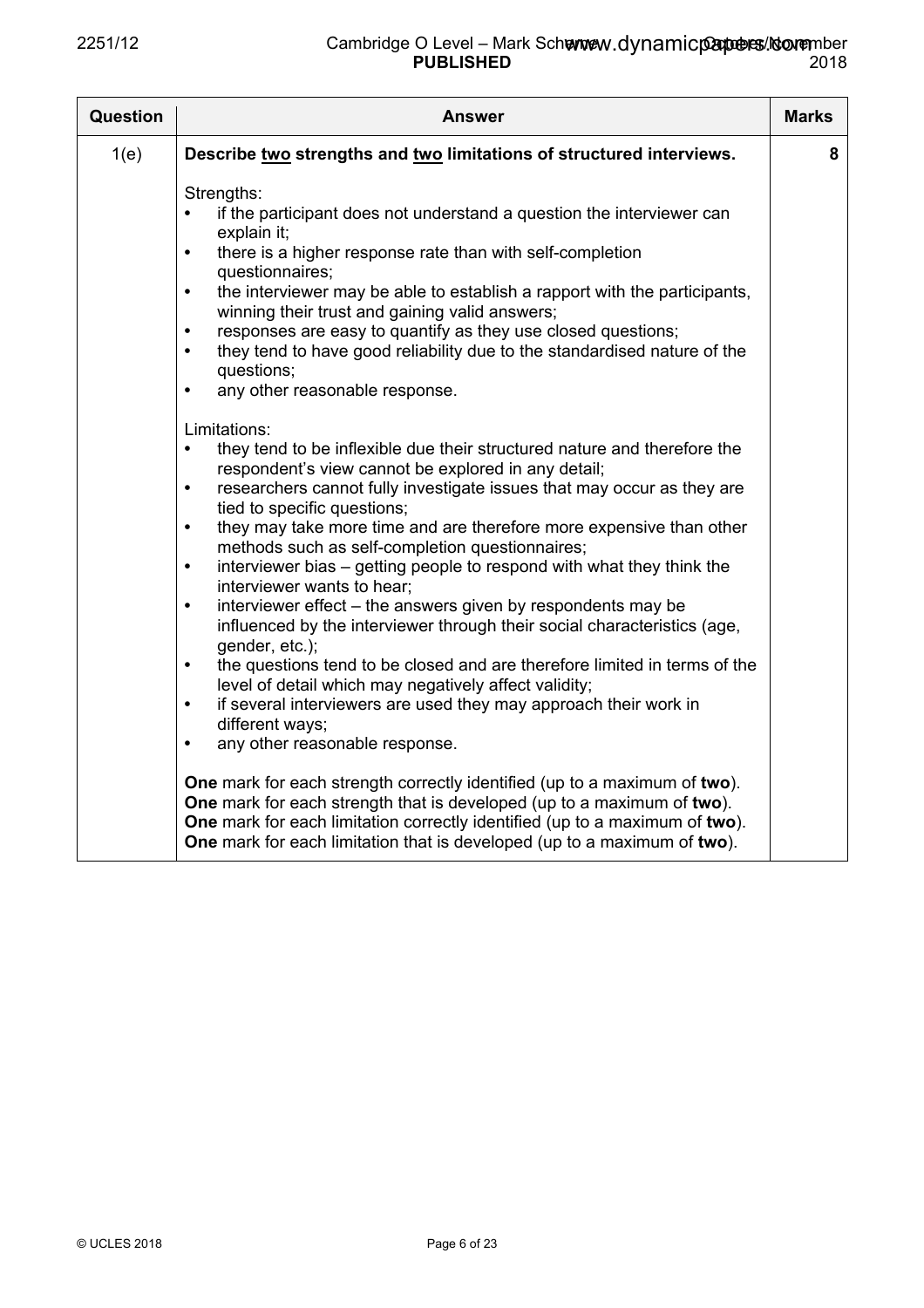| <b>Question</b> | <b>Answer</b>                                                                                                                                                                                                                                                                                                                                                                                                                                                                                                                                                                                                                                                                                                                                                                                                                                                                                                                                                                                                                                                                                                                                                                                                                                                                                                                                                                                                                                                                                                                                                                                                                                                                     | <b>Marks</b> |
|-----------------|-----------------------------------------------------------------------------------------------------------------------------------------------------------------------------------------------------------------------------------------------------------------------------------------------------------------------------------------------------------------------------------------------------------------------------------------------------------------------------------------------------------------------------------------------------------------------------------------------------------------------------------------------------------------------------------------------------------------------------------------------------------------------------------------------------------------------------------------------------------------------------------------------------------------------------------------------------------------------------------------------------------------------------------------------------------------------------------------------------------------------------------------------------------------------------------------------------------------------------------------------------------------------------------------------------------------------------------------------------------------------------------------------------------------------------------------------------------------------------------------------------------------------------------------------------------------------------------------------------------------------------------------------------------------------------------|--------------|
| 1(f)            | Explain why findings from participant observation may be valid.                                                                                                                                                                                                                                                                                                                                                                                                                                                                                                                                                                                                                                                                                                                                                                                                                                                                                                                                                                                                                                                                                                                                                                                                                                                                                                                                                                                                                                                                                                                                                                                                                   | 10           |
|                 | Possible responses:<br>people are in their natural setting so behave normally, allowing the<br>researcher to gain an accurate picture of the topic under study;<br>it is possible to establish a complete understanding or verstehen<br>$\bullet$<br>because the researcher sees things from the point of view of the<br>participants;<br>participant observation is able to achieve a better understanding of<br>$\bullet$<br>social interaction because the researcher is accepted as a part of the<br>group and can therefore understand the internal relationships much<br>better;<br>even though the observer is there people get used to their presence<br>$\bullet$<br>and they behave normally after a while;<br>if participant observation is done covertly, this is likely to be more valid<br>$\bullet$<br>as it will avoid the Hawthorne Effect;<br>as a type of observation this method involves seeing behaviour with<br>$\bullet$<br>one's own eyes and not just accepting what people say about their<br>behaviour;<br>participant observations often yield in depth qualitative data which<br>$\bullet$<br>produces a more valid picture;<br>any other reasonable response.<br>٠<br>Band 0 [0 marks]<br>No creditworthy response.<br><b>Band 1 [1-3 marks]</b><br>Answers at this level are likely to show limited understanding and be based<br>on common sense or demonstrate little in the way of clear sociological<br>knowledge or terminology. At the bottom of the band candidates may make<br>only one brief point e.g. 'people behave as though you are part of the<br>group'. At the top of the band candidates may offer more than one weak<br>point. |              |
|                 | <b>Band 2 [4–7 marks]</b><br>At this level candidates are likely to offer more than one reason. At the<br>bottom of the band, candidates demonstrate basic understanding of the<br>issues and begin to use some appropriate knowledge and terminology.<br>Supporting explanation may be weak or simplistic, e.g. 'researchers may<br>understand people better because they experience things from their point of<br>view'. At the top of the band, candidates use appropriate knowledge and<br>terminology but may not fully focus on the question.                                                                                                                                                                                                                                                                                                                                                                                                                                                                                                                                                                                                                                                                                                                                                                                                                                                                                                                                                                                                                                                                                                                               |              |
|                 | <b>Band 3 [8-10 marks]</b><br>The candidates' answer is fully focused on the question and demonstrates<br>good sociological understanding, e.g. 'the research is more valid because<br>the researcher is more likely to establish verstehen as they have become<br>part of the group and are able to interpret social events from the perspective<br>of the group'. There is evidence of good use of sociological terms. At the<br>bottom of the band the range of reasons may be narrow. At the top of the<br>band, candidates should offer a range of reasons as well as demonstrate<br>accurate use of sociological concepts.                                                                                                                                                                                                                                                                                                                                                                                                                                                                                                                                                                                                                                                                                                                                                                                                                                                                                                                                                                                                                                                  |              |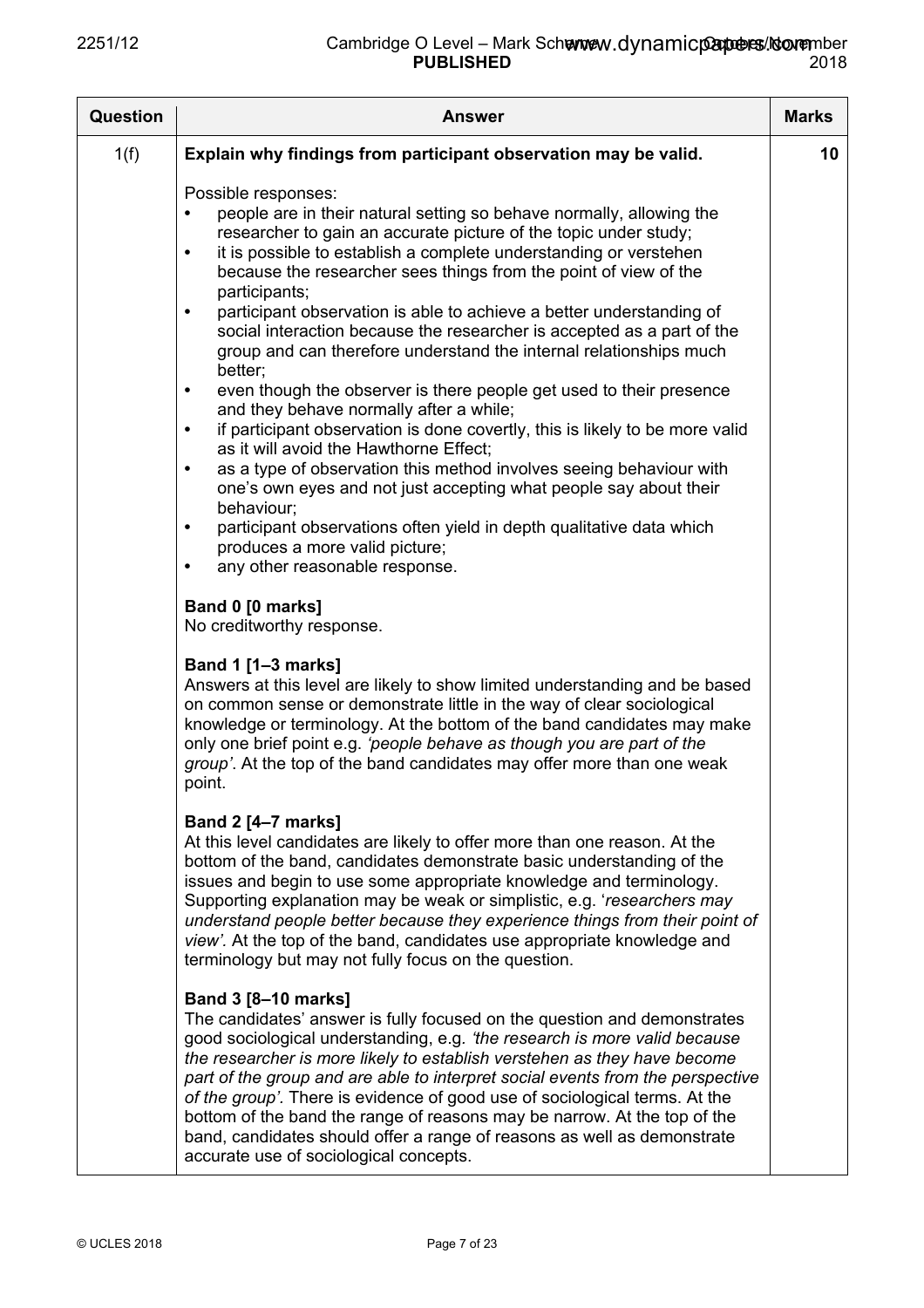| <b>Question</b> | Answer                                                                                                                                                                                                                                                                                                                                                                                                                                                                                                                                                                                                                                                                                                                                                                                                                                                                                                                                                                                                                                                                                                                                                                                                                                                                                                                                                                                                                                                                                      | <b>Marks</b> |
|-----------------|---------------------------------------------------------------------------------------------------------------------------------------------------------------------------------------------------------------------------------------------------------------------------------------------------------------------------------------------------------------------------------------------------------------------------------------------------------------------------------------------------------------------------------------------------------------------------------------------------------------------------------------------------------------------------------------------------------------------------------------------------------------------------------------------------------------------------------------------------------------------------------------------------------------------------------------------------------------------------------------------------------------------------------------------------------------------------------------------------------------------------------------------------------------------------------------------------------------------------------------------------------------------------------------------------------------------------------------------------------------------------------------------------------------------------------------------------------------------------------------------|--------------|
| 1(g)            | To what extent is the functionalist view of society correct?                                                                                                                                                                                                                                                                                                                                                                                                                                                                                                                                                                                                                                                                                                                                                                                                                                                                                                                                                                                                                                                                                                                                                                                                                                                                                                                                                                                                                                | 15           |
|                 | Possible arguments for:<br>the organic analogy – functionalists show that it makes sense to<br>analyse society as a system, looking at each bit and showing the<br>contribution it makes to the whole;<br>functionalists show that social institutions generally perform positive<br>$\bullet$<br>functions – value consensus, social integration, social regulation,<br>preventing anomie and so on;<br>functionalists like Murdock and Parsons have shown that socialisation is<br>$\bullet$<br>important – individuals need to be regulated for the benefit of everyone<br>and the integration and regulation of individuals is a good thing;<br>other agencies such as education, religion and the media help to<br>$\bullet$<br>ensure social conformity e.g. the education system exists to carry out<br>secondary socialisation into accepted norms and values;<br>the family exists to ensure consensus in social roles and to establish<br>$\bullet$<br>social identity therefore ensuring social order as everyone knows their<br>role:<br>social order and consensus is maintained because there is social<br>$\bullet$<br>solidarity i.e. people share the same norms and values e.g. marriage is<br>monogamous in MIS;<br>functionalists show that we should study society scientifically and at the<br>$\bullet$<br>macro level – looking for the general laws that explain human action,<br>e.g. Durkheim's study of suicide.<br>any other reasonable response;<br>$\bullet$ |              |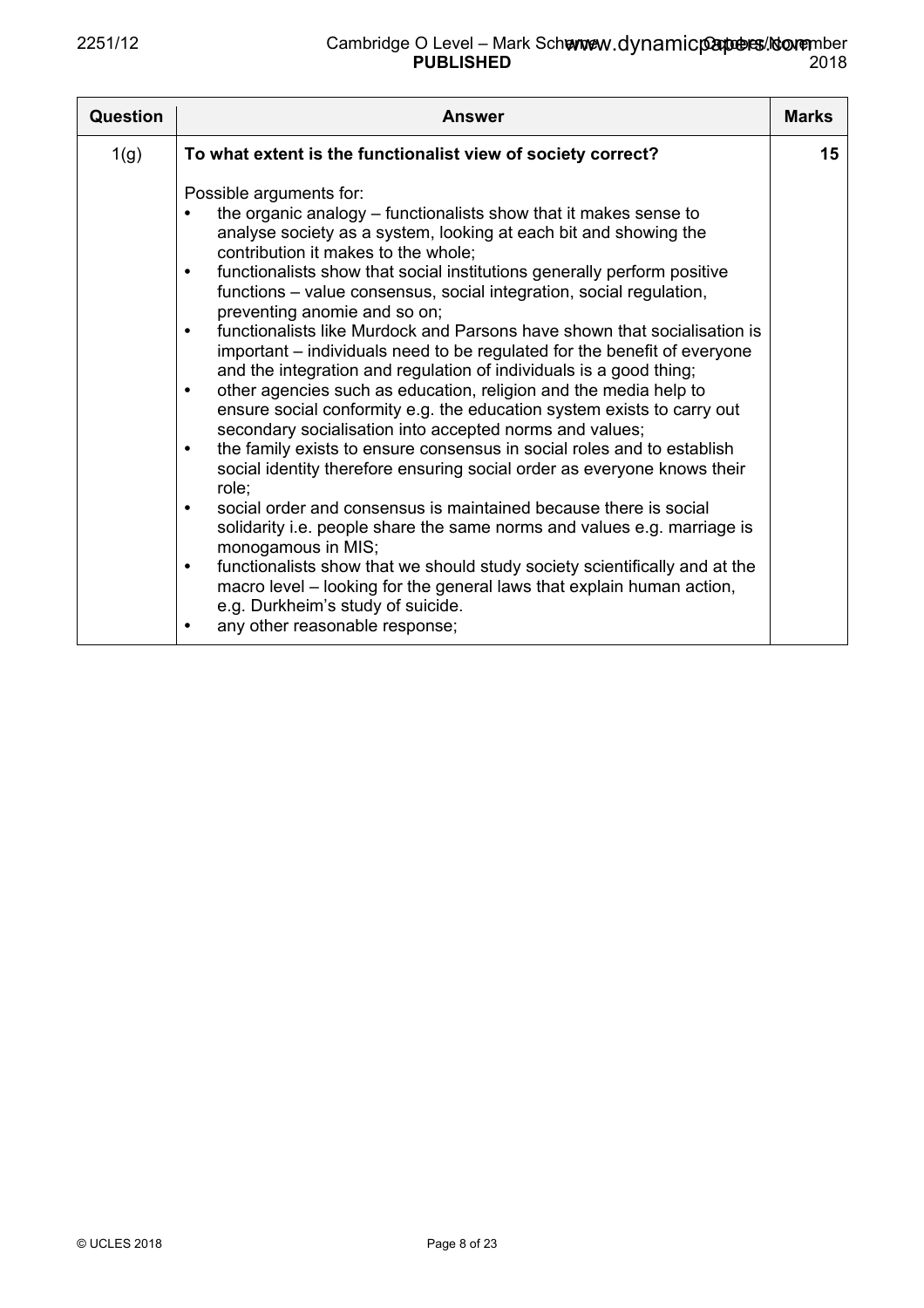| <b>Question</b> | <b>Answer</b>                                                                                                                                                                                                                                                                                                                                                                                                                                                                                                                                                                                                                                                                                                                                                                                                                                                                                                                                                                                                                                                                                                                                                                                                                                                                                                                                                                                                                                                                                                                                                                                                                                                                                                                                                                                                                                                                                                                                                                                                                                                                                                                                                                                                                                                                                                                                                                                                                                                                                                                                                                                                                                                   | <b>Marks</b> |
|-----------------|-----------------------------------------------------------------------------------------------------------------------------------------------------------------------------------------------------------------------------------------------------------------------------------------------------------------------------------------------------------------------------------------------------------------------------------------------------------------------------------------------------------------------------------------------------------------------------------------------------------------------------------------------------------------------------------------------------------------------------------------------------------------------------------------------------------------------------------------------------------------------------------------------------------------------------------------------------------------------------------------------------------------------------------------------------------------------------------------------------------------------------------------------------------------------------------------------------------------------------------------------------------------------------------------------------------------------------------------------------------------------------------------------------------------------------------------------------------------------------------------------------------------------------------------------------------------------------------------------------------------------------------------------------------------------------------------------------------------------------------------------------------------------------------------------------------------------------------------------------------------------------------------------------------------------------------------------------------------------------------------------------------------------------------------------------------------------------------------------------------------------------------------------------------------------------------------------------------------------------------------------------------------------------------------------------------------------------------------------------------------------------------------------------------------------------------------------------------------------------------------------------------------------------------------------------------------------------------------------------------------------------------------------------------------|--------------|
| 1(g)            | Possible arguments against:<br>the Marxist view – institutions don't serve to promote consensus, only<br>conflict e.g. the workplace maintains gross inequalities between rich<br>and poor;<br>Marxists argue that the agencies of socialisation are the ideological<br>$\bullet$<br>state apparatus of the bourgeoisie e.g. the education system promotes<br>a hidden curriculum which is oppressive to working class people or the<br>media distract attention from inequality and encourage the proletariat to<br>focus their lives on trivia;<br>Marxists argue that the formal agencies of social control such as the<br>$\bullet$<br>police and courts are the tools of the bourgeoisie used to repress any<br>dissent;<br>the feminist view – like Marxists they disagree that institutions promote<br>$\bullet$<br>consensus; instead they view agencies as instrumental in serving<br>patriarchal oppression of women e.g. male domination and the dark<br>side of the family;<br>both Marxists and feminists argue that the point of theory is not simply<br>$\bullet$<br>to understand society but to change it, they thus adopt a committed<br>political stance when studying social behaviour i.e. the point is to work<br>for social change rather than maintaining the status quo;<br>many feminists argue that the positivist macro approach of<br>$\bullet$<br>functionalists such as Durkheim is wrong - in order to understand<br>gender inequality fully a micro, more interpretivist approach to research<br>is needed e.g. unstructured interviews;<br>unlike functionalists, interactionists emphasise a micro approach to<br>$\bullet$<br>individuals, their meanings and interactions, in order to fully understand<br>society;<br>any other reasonable response.<br>٠<br>Band 0 [0 marks]<br>No creditworthy response.<br><b>Band 1 [1–4 marks]</b><br>Answers in this band may be vague and largely based on common sense<br>showing limited knowledge of functionalism. Use of sociological terms or<br>concepts is very unlikely. Responses may be short, undeveloped and one-<br>sided.<br><b>Band 2 [5-8 marks]</b><br>In this band candidates may approach the question by describing<br>functionalist theory. There may be some basic discussion of the theory<br>which may be weakly contrasted with a conflict theory. Alternatively, they<br>may offer an answer which is list-like in nature but there will be no real<br>attempt to assess functionalism. At the top of the band, candidates may<br>offer a description of more than one aspect of functionalism.<br>A one-sided answer cannot score higher than 8 marks. |              |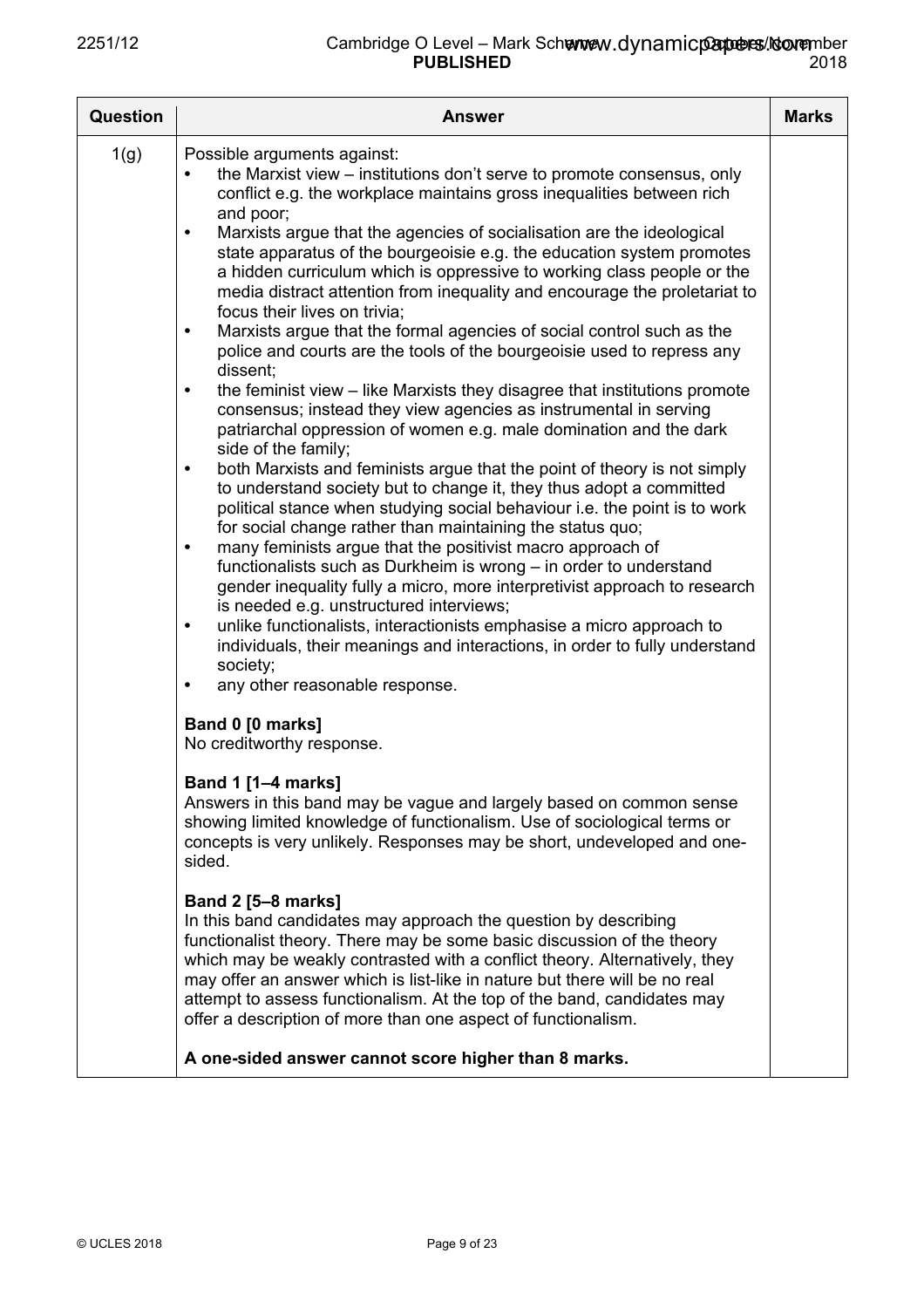| Question | <b>Answer</b>                                                                                                                                                                                                                                                                                                                                                                                                                                                                                                                                                                                                                                                                                                                                                     | <b>Marks</b> |
|----------|-------------------------------------------------------------------------------------------------------------------------------------------------------------------------------------------------------------------------------------------------------------------------------------------------------------------------------------------------------------------------------------------------------------------------------------------------------------------------------------------------------------------------------------------------------------------------------------------------------------------------------------------------------------------------------------------------------------------------------------------------------------------|--------------|
| 1(g)     | <b>Band 3 [9–12 marks]</b><br>Answers in this band will show good sociological knowledge and<br>understanding of the issues inherent in the question. Sociological terms and<br>concepts will be used with greater accuracy and/or frequency. For the most<br>part, answers will be well developed, focused on the question and there will<br>be a range of points presented. There will be a two-sided response but this<br>may be unbalanced. At the bottom of the band, candidates may provide a<br>narrower range of points. At the top of the band, expect a wider range of<br>points and clear focus on the question.                                                                                                                                       |              |
|          | Band 4 [13-15 marks]<br>Answers in this band will be clearly focused on the question and address the<br>'extent' to which functionalism is correct. Candidates show an excellent<br>grasp of sociological terms and knowledge. At the bottom of the band,<br>candidates will offer a range of arguments both for and against the question<br>but may not offer an evaluative conclusion. At the top of the band, there will<br>also be an evaluative conclusion e.g. 'whilst it could be argued that some<br>aspects of functionalist theory are correct critics have always said that the<br>theory seeks to legitimise the status quo largely ignoring aspects of society<br>that do not fit the analogy of a society working together for the benefit of all'. |              |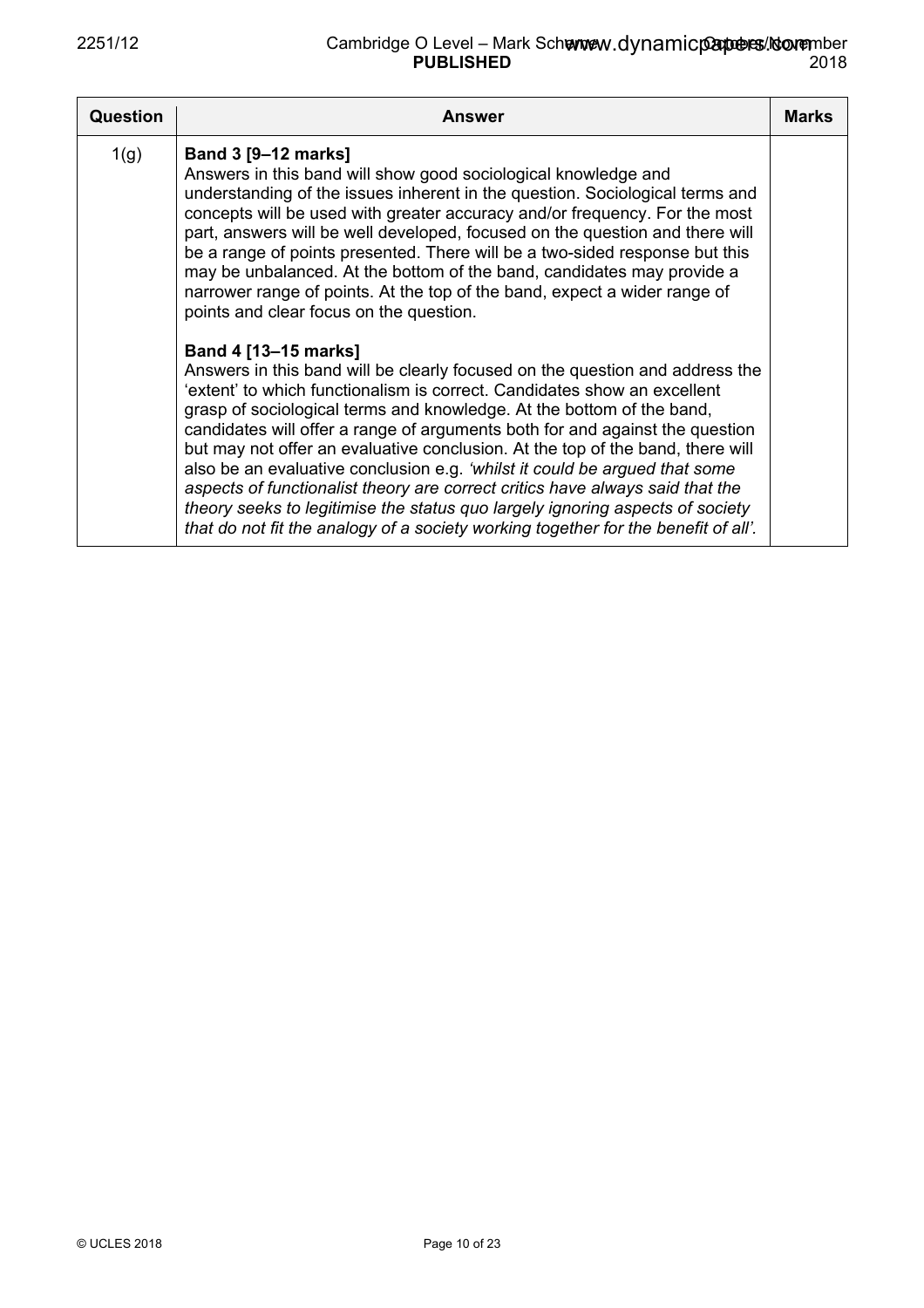| <b>Question</b> | Answer                                                                                                                                                                                                                                                                                                                                                                                                                                                                                                                                                                                                                                                                                                                                                                                                                                                                                                                                                                                                                                                                                                                                                                                                                                                                                                                                                                                                                                                | <b>Marks</b> |
|-----------------|-------------------------------------------------------------------------------------------------------------------------------------------------------------------------------------------------------------------------------------------------------------------------------------------------------------------------------------------------------------------------------------------------------------------------------------------------------------------------------------------------------------------------------------------------------------------------------------------------------------------------------------------------------------------------------------------------------------------------------------------------------------------------------------------------------------------------------------------------------------------------------------------------------------------------------------------------------------------------------------------------------------------------------------------------------------------------------------------------------------------------------------------------------------------------------------------------------------------------------------------------------------------------------------------------------------------------------------------------------------------------------------------------------------------------------------------------------|--------------|
| 2(a)            | What is meant by the term 'social identity'?                                                                                                                                                                                                                                                                                                                                                                                                                                                                                                                                                                                                                                                                                                                                                                                                                                                                                                                                                                                                                                                                                                                                                                                                                                                                                                                                                                                                          | $\mathbf{2}$ |
|                 | One mark for partial definition e.g. 'who you think you are'.<br>Two marks for clear definition e.g. 'an individual's perception of themselves<br>based in part on how others see them'.                                                                                                                                                                                                                                                                                                                                                                                                                                                                                                                                                                                                                                                                                                                                                                                                                                                                                                                                                                                                                                                                                                                                                                                                                                                              |              |
| 2(b)            | Describe two processes through which children learn social<br>expectations.<br>Possible responses:<br>manipulation or how parents and others encourage some behaviours<br>and discourage others e.g. encouraging boys to be rough and girls to<br>be gentle;<br>verbal appellation or using language to reinforce gender stereotypes<br>$\bullet$<br>e.g. 'my brave little soldier', 'my little princess', etc.;<br>primary socialisation - the family teaches expected norms and values of<br>$\bullet$<br>the culture and reinforces it with informal social controls;<br>imitation i.e. copying the behaviour of role models such as parents,<br>$\bullet$<br>peers, teachers, etc.;<br>canalisation – boys are channelled towards male behaviour like playing<br>$\bullet$<br>football to learn expected gender roles, often through toys;<br>secondary socialisation e.g. the hidden curriculum teaches obedience<br>$\bullet$<br>to the people above you in the hierarchical structure of the school;<br>peer group pressure – both negative such as ostracism and bullying,<br>$\bullet$<br>and positive such as praise and status;<br>media techniques such as stereotyping representations can affect<br>$\bullet$<br>gender and other identities;<br>any other reasonable response.<br>$\bullet$<br>One mark for each process correctly identified (up to maximum of two).<br>One mark for each process developed (up to a maximum of two). | 4            |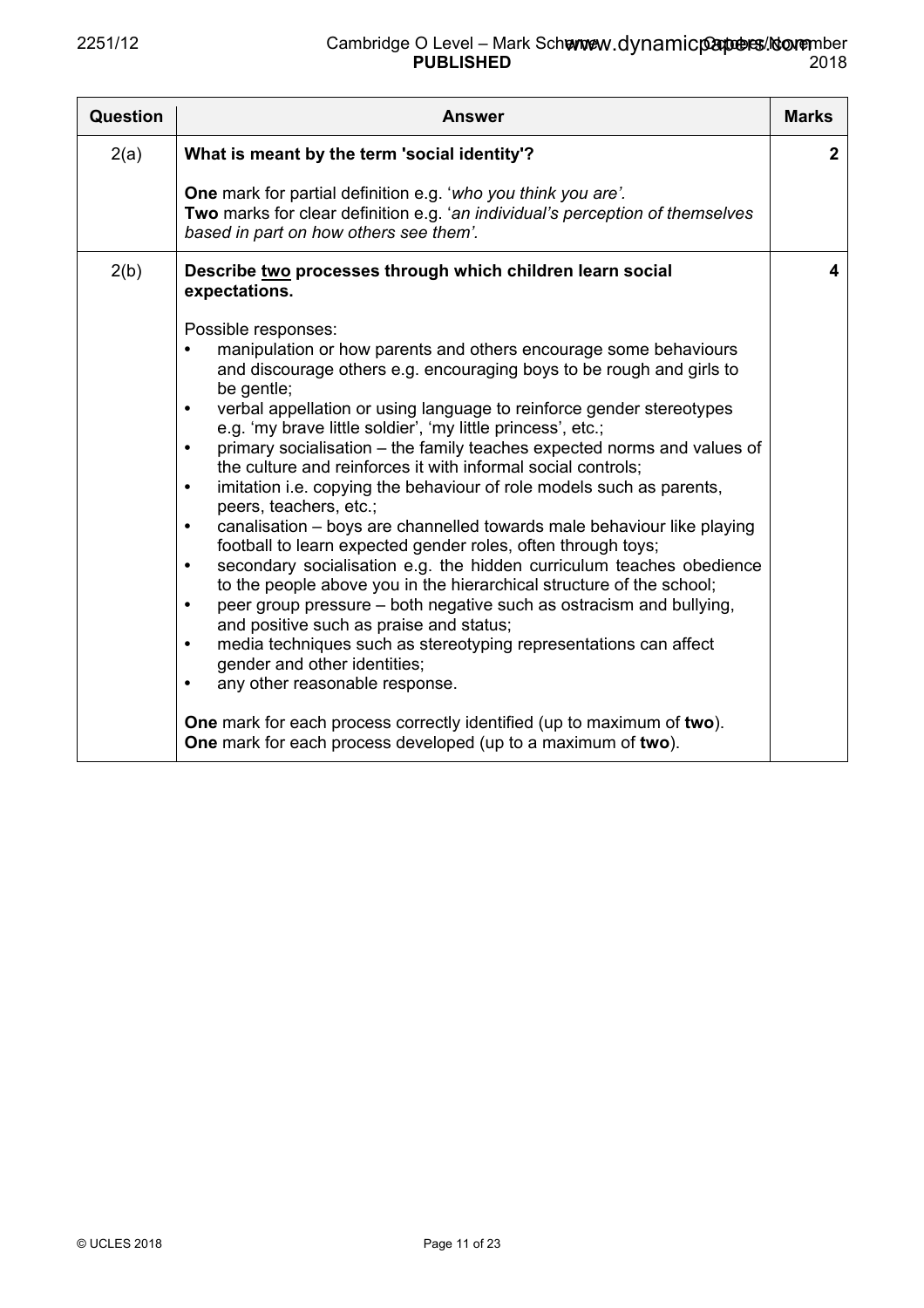| Question | <b>Answer</b>                                                                                                                                                                                                                                                                                                                                                                                                                                                                                                                                                                                                                                                                                                                                                                                                                                                                                                                                                                                                                                                                                                                                                                                                                                                                                                                                                                                                                                                                                                                                                                                                                                                                                                                                                                                                                                                                                                                                                                                                      | <b>Marks</b> |
|----------|--------------------------------------------------------------------------------------------------------------------------------------------------------------------------------------------------------------------------------------------------------------------------------------------------------------------------------------------------------------------------------------------------------------------------------------------------------------------------------------------------------------------------------------------------------------------------------------------------------------------------------------------------------------------------------------------------------------------------------------------------------------------------------------------------------------------------------------------------------------------------------------------------------------------------------------------------------------------------------------------------------------------------------------------------------------------------------------------------------------------------------------------------------------------------------------------------------------------------------------------------------------------------------------------------------------------------------------------------------------------------------------------------------------------------------------------------------------------------------------------------------------------------------------------------------------------------------------------------------------------------------------------------------------------------------------------------------------------------------------------------------------------------------------------------------------------------------------------------------------------------------------------------------------------------------------------------------------------------------------------------------------------|--------------|
| 2(c)     | Explain how conformity is rewarded in the workplace.                                                                                                                                                                                                                                                                                                                                                                                                                                                                                                                                                                                                                                                                                                                                                                                                                                                                                                                                                                                                                                                                                                                                                                                                                                                                                                                                                                                                                                                                                                                                                                                                                                                                                                                                                                                                                                                                                                                                                               | 6            |
|          | Possible responses:<br>conformity to expected roles may be shown informally by approval e.g.<br>smiles, pat on the back from the boss, high five from team members<br>etc.:<br>doing the right thing may be rewarded by verbal praise e.g. 'well done',<br>$\bullet$<br>'good job', etc. gives a feel-good factor and promotes repetition;<br>conformity brings a feeling of fitting in and may be rewarded informally<br>$\bullet$<br>by inclusion and acceptance e.g. invitation to after work outing with<br>peers and/or superiors;<br>conforming to expectations in the workplace can be rewarded formally<br>$\bullet$<br>by a pay increase e.g. teachers following certain standards;<br>conforming to the norms and values in a workplace may lead to<br>$\bullet$<br>promotion as workers are seen as good role models and mentors for<br>others;<br>conformity may be rewarded via other 'perks' such as a new company<br>$\bullet$<br>car or a bonus;<br>any other reasonable response.<br>$\bullet$<br>Band 0 [0 marks]<br>No creditworthy response.<br><b>Band 1 [1-3 marks]</b><br>Answers in this band will show only a limited awareness of the way<br>conformity is rewarded. Responses may be short and un/under developed.<br>At the top of the band, there may be a tendency towards simplistic answers,<br>engaging with sociological ideas without using sociological language.<br>Alternatively, candidates may offer a wider range of weak points. Answers<br>may be placed broadly within the concept of social conformity in general.<br><b>Band 2 [4-6 marks]</b><br>A clear and accurate explanation showing good sociological knowledge and<br>understanding of the way conformity is rewarded which is supported by<br>relevant examples. Sociological terms should be expected. At the top of the<br>band candidates will use sociological terms and concepts, referring to a<br>range of factors. Candidates will clearly address how conformity is rewarded<br>in the work place. |              |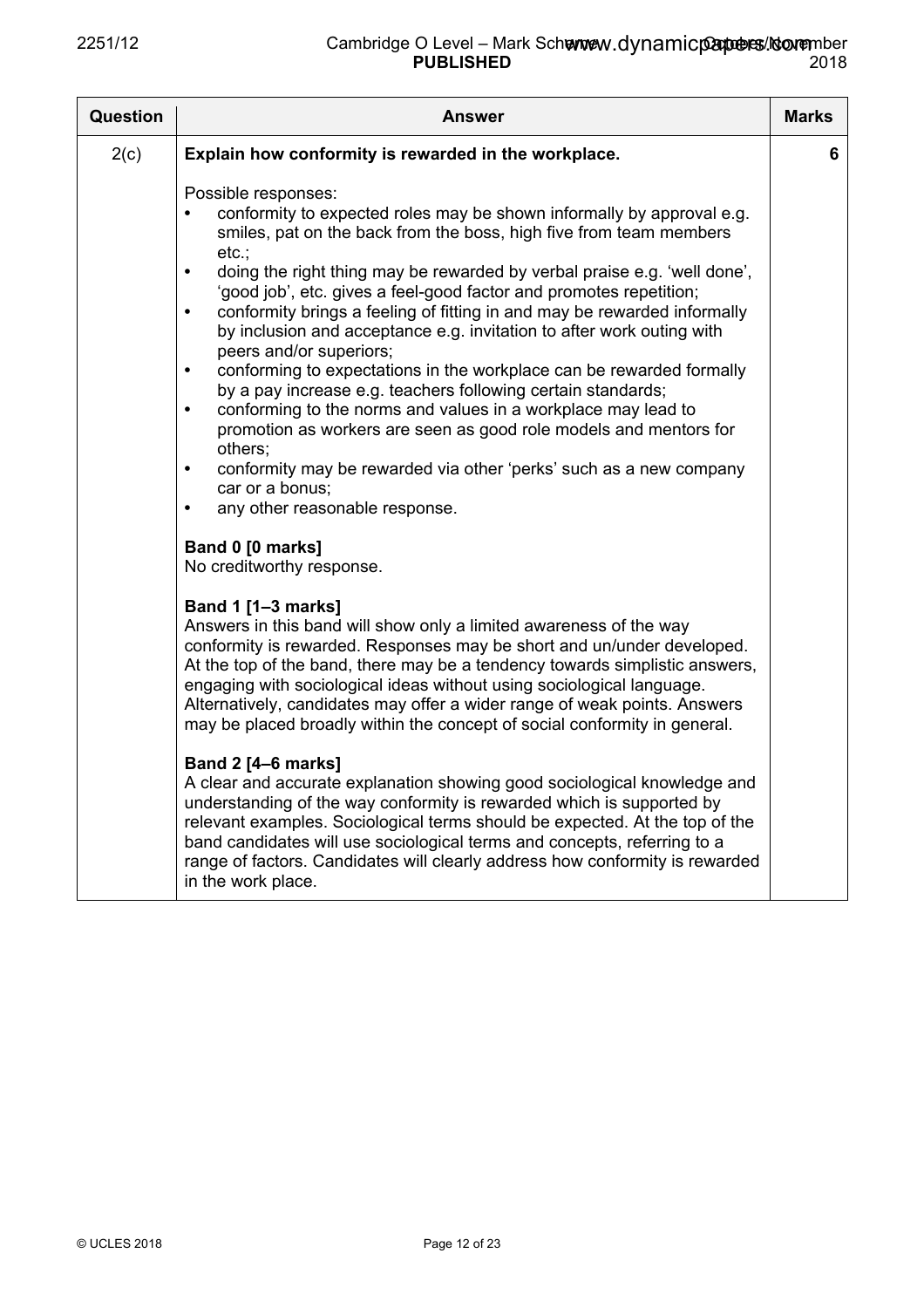| <b>Question</b> | <b>Answer</b>                                                                                                                                                                                                                                                                                                                                                                                                                                                                                                                                                                                                                                                                                                                                                                                                                                                                                                                                                                                                                                                                                                                             | <b>Marks</b> |
|-----------------|-------------------------------------------------------------------------------------------------------------------------------------------------------------------------------------------------------------------------------------------------------------------------------------------------------------------------------------------------------------------------------------------------------------------------------------------------------------------------------------------------------------------------------------------------------------------------------------------------------------------------------------------------------------------------------------------------------------------------------------------------------------------------------------------------------------------------------------------------------------------------------------------------------------------------------------------------------------------------------------------------------------------------------------------------------------------------------------------------------------------------------------------|--------------|
| 2(d)            | Explain why individuals from different social classes may not<br>experience the same socialisation as each other.<br>Possible answers:<br>education may socialise the classes differently e.g. the hidden<br>curriculum of private schools versus state schools;<br>language may differ – middle and upper class students may learn<br>$\bullet$<br>elaborate code whilst the working class learn restricted code<br>(Bernstein);<br>some middle class parents place a higher value on education and this<br>$\bullet$<br>transmits to their children, whilst the parents of working class children<br>may not see it as vital to life chances;<br>individuals in different social classes may have been socialised into<br>$\bullet$                                                                                                                                                                                                                                                                                                                                                                                                     | 8            |
|                 | different values within the family and primary socialisation e.g.<br>immediate vs deferred gratification or different views, manners, etc.;<br>socialisation into gender roles may be affected by social class e.g.<br>$\bullet$<br>socialisation into hegemonic masculinity in the old working class versus<br>the middle class 'new man';<br>the New Right theorists like Charles Murray argue that the underclass<br>$\bullet$<br>have inadequate socialisation due to lack of relevant role models e.g.<br>lack of male role models in female headed or one parent families;<br>some individuals in the underclass may have been socialised into anti-<br>$\bullet$<br>social values e.g. if they grow up as part of a criminal sub-culture they<br>may not feel guilt and remorse for what others may see as wrong doing;<br>the values and norms of work may vary in terms of social class e.g.<br>$\bullet$<br>members of underclass may have poor socialisation in terms of the<br>value of work because generations have been unemployed and have<br>transmitted negative values;<br>any other reasonable response.<br>$\bullet$ |              |
|                 | Band 0 [0 marks]<br>No creditworthy response.<br><b>Band 1 [1-3 marks]</b><br>Answers in this band will show only a limited awareness of why individuals<br>may experience different patterns of socialisation. There may be some<br>discussion of socialisation but this may not be directed to the question.<br>Responses may be short and undeveloped. Sociological terms and<br>concepts are unlikely to be used. At the top of the band, candidates may<br>offer more than one weak point.<br><b>Band 2 [4–6 marks]</b><br>Answers in this band will show basic sociological knowledge and                                                                                                                                                                                                                                                                                                                                                                                                                                                                                                                                           |              |
|                 | understanding. At the bottom of the band, candidates are unlikely to use<br>sociological terms and concepts accurately. Responses may be under-<br>developed and lacking in range. Answers may focus on describing<br>socialisation, without any attempt to explain why it might differ between<br>social classes, e.g. 'rewards and sanctions are used in families to reinforce<br>the desirable patterns of behaviour'. At the top of the band, candidates may<br>be beginning to use sociological terms and concepts with greater accuracy.<br>However, some aspects of the answer may only be partially developed.                                                                                                                                                                                                                                                                                                                                                                                                                                                                                                                    |              |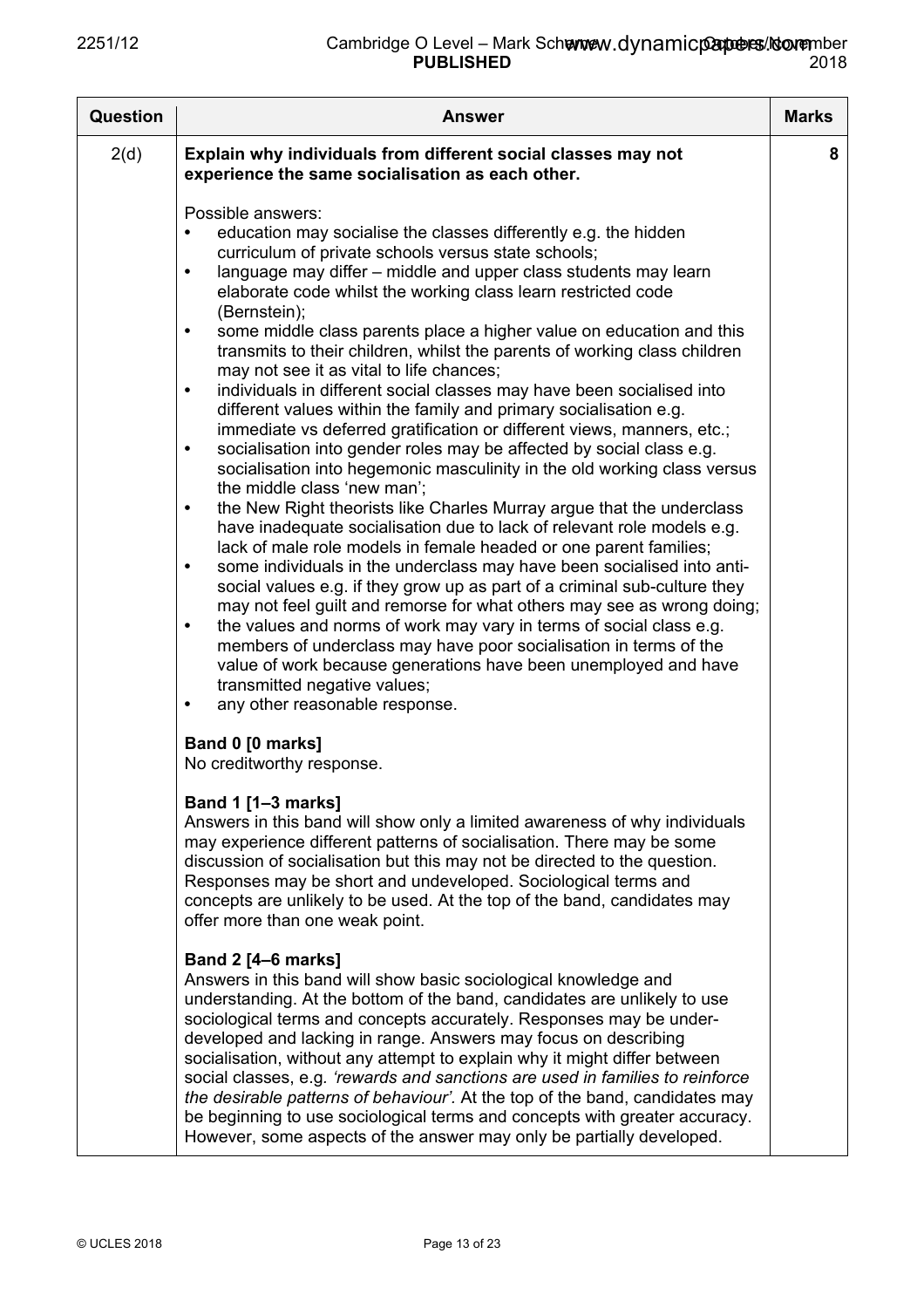| Question | <b>Answer</b>                                                                                                                                                                                                                                                                                                                                                                                                                        | <b>Marks</b> |
|----------|--------------------------------------------------------------------------------------------------------------------------------------------------------------------------------------------------------------------------------------------------------------------------------------------------------------------------------------------------------------------------------------------------------------------------------------|--------------|
| 2(d)     | <b>Band 3 [7-8 marks]</b><br>Answers in this band will show good sociological knowledge and<br>understanding of why patterns of socialisation may differ. This will be well<br>developed and explained. Sociological terms and concepts will be used<br>accurately. Answers will be well focused on the question and there will be a<br>range of reasons presented. At the top of the band explanations will be clear<br>throughout. |              |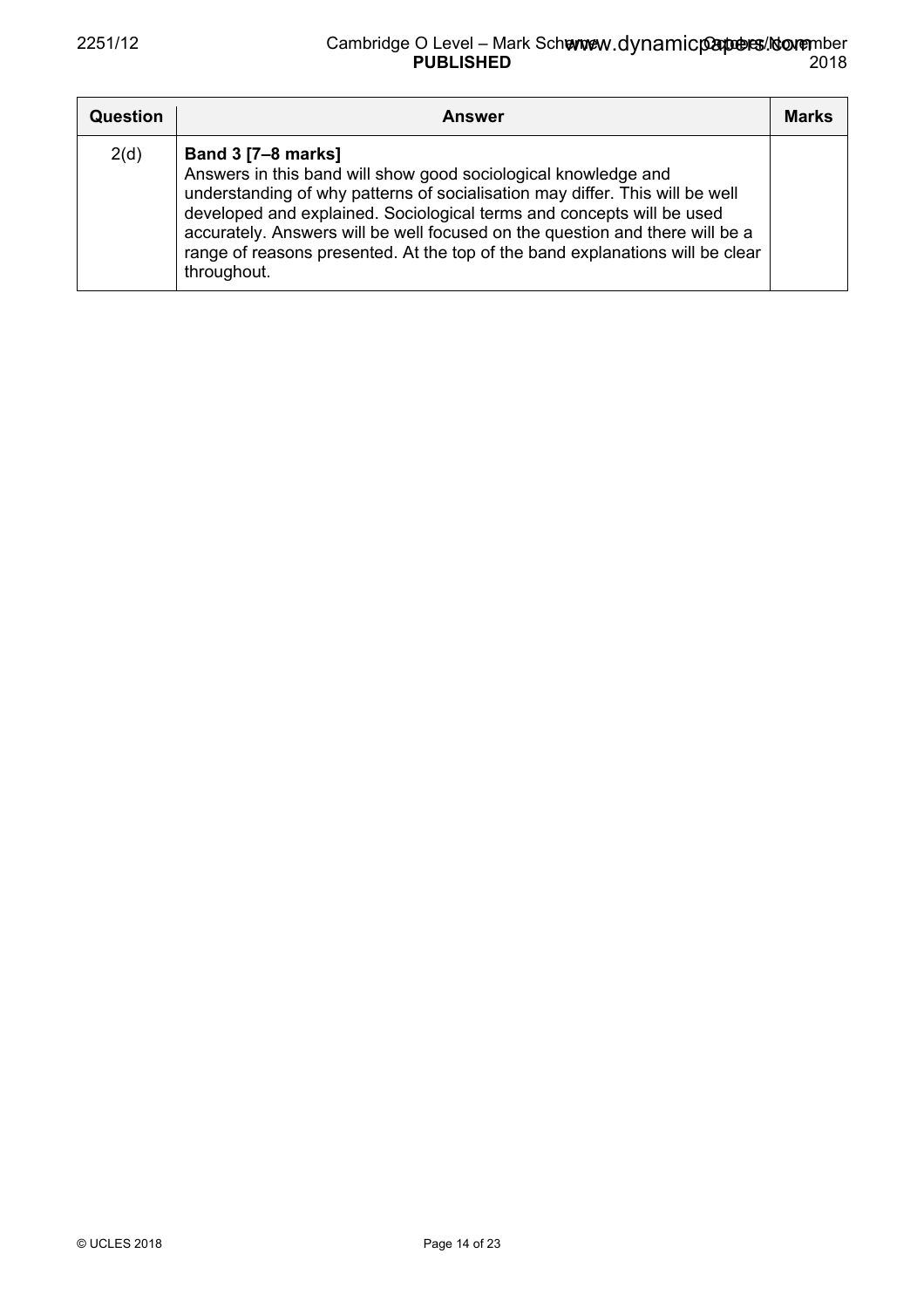| Question | <b>Answer</b>                                                                                                                                                                                                                                                                                                                                                                                                                                                                                                                                                                                                                                                                                                                                                                                                                                                                                                                                                                                                                                                                                                                                                                                                                                                                                                                                                                                                                                                                                                                                                                                                                                                                                                                                                                                                                                                                                                                                                                                                                                                                                                                                                                                                                                                                                                             | <b>Marks</b> |
|----------|---------------------------------------------------------------------------------------------------------------------------------------------------------------------------------------------------------------------------------------------------------------------------------------------------------------------------------------------------------------------------------------------------------------------------------------------------------------------------------------------------------------------------------------------------------------------------------------------------------------------------------------------------------------------------------------------------------------------------------------------------------------------------------------------------------------------------------------------------------------------------------------------------------------------------------------------------------------------------------------------------------------------------------------------------------------------------------------------------------------------------------------------------------------------------------------------------------------------------------------------------------------------------------------------------------------------------------------------------------------------------------------------------------------------------------------------------------------------------------------------------------------------------------------------------------------------------------------------------------------------------------------------------------------------------------------------------------------------------------------------------------------------------------------------------------------------------------------------------------------------------------------------------------------------------------------------------------------------------------------------------------------------------------------------------------------------------------------------------------------------------------------------------------------------------------------------------------------------------------------------------------------------------------------------------------------------------|--------------|
| 2(e)     | To what extent is class the most important factor in creating social<br>identity?                                                                                                                                                                                                                                                                                                                                                                                                                                                                                                                                                                                                                                                                                                                                                                                                                                                                                                                                                                                                                                                                                                                                                                                                                                                                                                                                                                                                                                                                                                                                                                                                                                                                                                                                                                                                                                                                                                                                                                                                                                                                                                                                                                                                                                         | 15           |
|          | Arguments for:<br>the different social classes have distinct values e.g. members of the<br>upper class are likely to see themselves as belonging to a sort of<br>exclusive club, based on their ability to spend a lot of money<br>(conspicuous consumption), which signals their wealth and difference to<br>others whereas the underclass may enshrine fatalism, immediate<br>gratification etc.;<br>there is a strong sense of working class community in areas with an<br>$\bullet$<br>industrial past linked to manual work e.g. in the UK coal, steel and<br>shipbuilding industries boys would often follow their fathers to work and<br>marriages often were made in the community;<br>membership of trade unions, voting patterns and shared working and<br>$\bullet$<br>living conditions created a strong sense of collective identity that was<br>stronger in the working class than in some other classes;<br>social class may still affect language e.g. restricted and elaborate code,<br>$\bullet$<br>accent, etc. Which can all create a sense of identity and belonging;<br>different classes may participate in different cultural activities and this<br>$\bullet$<br>can affect identity e.g. members of the working class may associate<br>themselves more with the products of popular rather than high culture;<br>social class can also affect aspects of identity such as gender e.g. the<br>$\bullet$<br>distinct norms of behaviour linked with the working class culture of<br>hegemonic masculinity;<br>although working class incomes have changed there is still a gap<br>$\bullet$<br>between the working class and middle and upper classes especially in<br>terms of consumption and lifestyle and this affects social identity, e.g.<br>the working class could be distinguished by the styles of clothing they<br>choose to wear or their 'fake' couture;<br>working class youth sub-cultures are an exaggeration of the working<br>$\bullet$<br>class identity e.g. skinheads (Cohen);<br>media reporting of the working-class has become very negative,<br>$\bullet$<br>representing them stereotypically as lazy and scrounging off welfare<br>e.g. the demonisation of the word 'chav' in the UK and this impacts on<br>identity;<br>any other reasonable response.<br>$\bullet$ |              |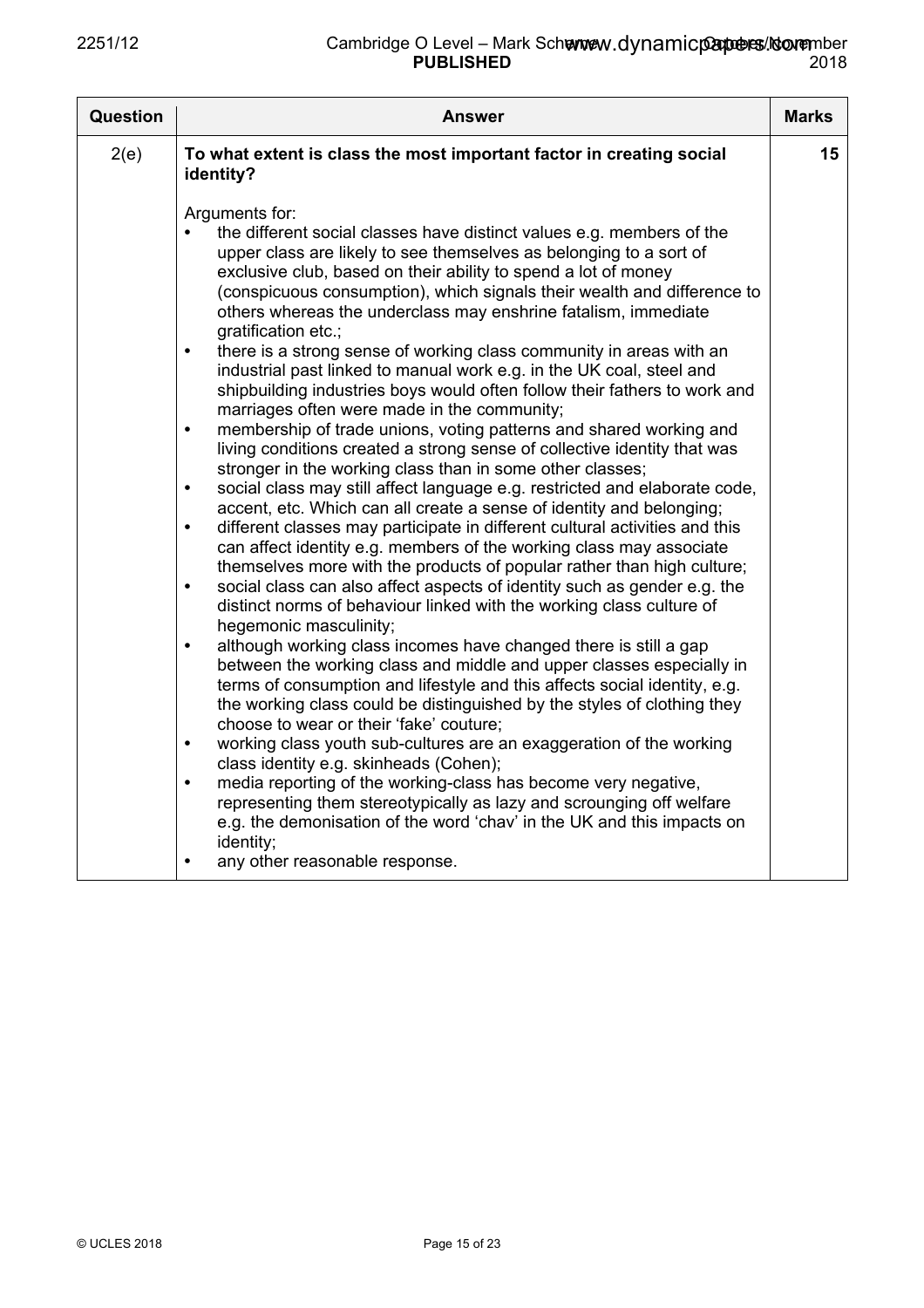| <b>Question</b> | <b>Answer</b>                                                                                                                                                                                                                                                                                                                                                                                                                                                                                                                                                                                                                                                                                                                                                                                                                                                                                                                                                                                                                                                                                                                                                                                                                                                                                                                                                                                                                                                                                                                                                                                                                                                                                                                                                                                                                                                                                                                                                                                                                                                                                                                                                                                                                                                                                                                                                                                                                                                                                                                                                                                                                                                                                                                                                | <b>Marks</b> |
|-----------------|--------------------------------------------------------------------------------------------------------------------------------------------------------------------------------------------------------------------------------------------------------------------------------------------------------------------------------------------------------------------------------------------------------------------------------------------------------------------------------------------------------------------------------------------------------------------------------------------------------------------------------------------------------------------------------------------------------------------------------------------------------------------------------------------------------------------------------------------------------------------------------------------------------------------------------------------------------------------------------------------------------------------------------------------------------------------------------------------------------------------------------------------------------------------------------------------------------------------------------------------------------------------------------------------------------------------------------------------------------------------------------------------------------------------------------------------------------------------------------------------------------------------------------------------------------------------------------------------------------------------------------------------------------------------------------------------------------------------------------------------------------------------------------------------------------------------------------------------------------------------------------------------------------------------------------------------------------------------------------------------------------------------------------------------------------------------------------------------------------------------------------------------------------------------------------------------------------------------------------------------------------------------------------------------------------------------------------------------------------------------------------------------------------------------------------------------------------------------------------------------------------------------------------------------------------------------------------------------------------------------------------------------------------------------------------------------------------------------------------------------------------------|--------------|
| 2(e)            | Arguments against:<br>the old collective working class identity has now been weakened by the<br>loss of jobs in the old manual industries and the fragmentation of the<br>communities based on them so class identity is not now significant;<br>age as a social characteristic is more important than class in creating a<br>sense of identity – members of an age group share a common<br>experience of growing up at the same point in history and therefore<br>experience different events and social changes which can impact on<br>social identity e.g. the baby boomers of the 1960s have grown up in a<br>more liberal and affluent society than their parents and thus may have<br>different values and attitudes;<br>age is more important for adolescents - this is often seen as a difficult<br>$\bullet$<br>period because it involves an evolving identity and status anxiety; as a<br>result peers often band closely together and create their own youth<br>culture and sub-cultures which may give a strong sense of norms and<br>values e.g. skinheads;<br>gender as a social characteristic is more important than class in<br>$\bullet$<br>creating a sense of identity - early gender role socialisation via<br>canalisation and manipulation instil a strong sense of who we are as<br>individuals and feminists argue that this can transcend social class<br>identity in terms of its effects on roles within the family, the workplace,<br>etc.;<br>nationality is now more important than class in creating a sense of<br>$\bullet$<br>identity – in recent times, and following globalisation, nationality has<br>become a more central part of peoples' identities e.g. in the rise of<br>nationalism, Brexit, etc. and this crosses social class divides;<br>ethnicity remains a strong influence on social identity and affects<br>$\bullet$<br>language, clothing, food and values e.g. in multi-ethnic countries like<br>the UK communities such as the Pakistani or Chinese communities are<br>often more closely bound by ethnic ties than social class;<br>some postmodernists argue that class culture has been replaced by<br>$\bullet$<br>consumer culture – what we buy and own shapes our identity more than<br>our social class e.g. in MIS the working class now have the wealth to<br>aspire to consumer goods and activities they could not afford in the past<br>and use items to signal status;<br>in more open and socially mobile societies traditional class<br>$\bullet$<br>characteristics have largely disappeared e.g. the old upper class has<br>now fragmented, class boundaries have become blurred as people<br>have moved up/down the class ladder;<br>any other reasonable response.<br>$\bullet$ |              |
|                 | Band 0 [0 marks]<br>No creditworthy response.                                                                                                                                                                                                                                                                                                                                                                                                                                                                                                                                                                                                                                                                                                                                                                                                                                                                                                                                                                                                                                                                                                                                                                                                                                                                                                                                                                                                                                                                                                                                                                                                                                                                                                                                                                                                                                                                                                                                                                                                                                                                                                                                                                                                                                                                                                                                                                                                                                                                                                                                                                                                                                                                                                                |              |
|                 | <b>Band 1 [1–4 marks]</b><br>Answers in this band may be vague and largely based on common sense<br>showing limited knowledge of the debate. Responses may be short,<br>undeveloped and one-sided, e.g. 'Many people who were born into the<br>working class still think of themselves as working class'. At the bottom of the<br>band, use of sociological terms or concepts is very unlikely. At the top of the<br>band, candidates may understand the meaning of social identity or be able<br>to list social class differences but have no understanding of their unique<br>nature.                                                                                                                                                                                                                                                                                                                                                                                                                                                                                                                                                                                                                                                                                                                                                                                                                                                                                                                                                                                                                                                                                                                                                                                                                                                                                                                                                                                                                                                                                                                                                                                                                                                                                                                                                                                                                                                                                                                                                                                                                                                                                                                                                                      |              |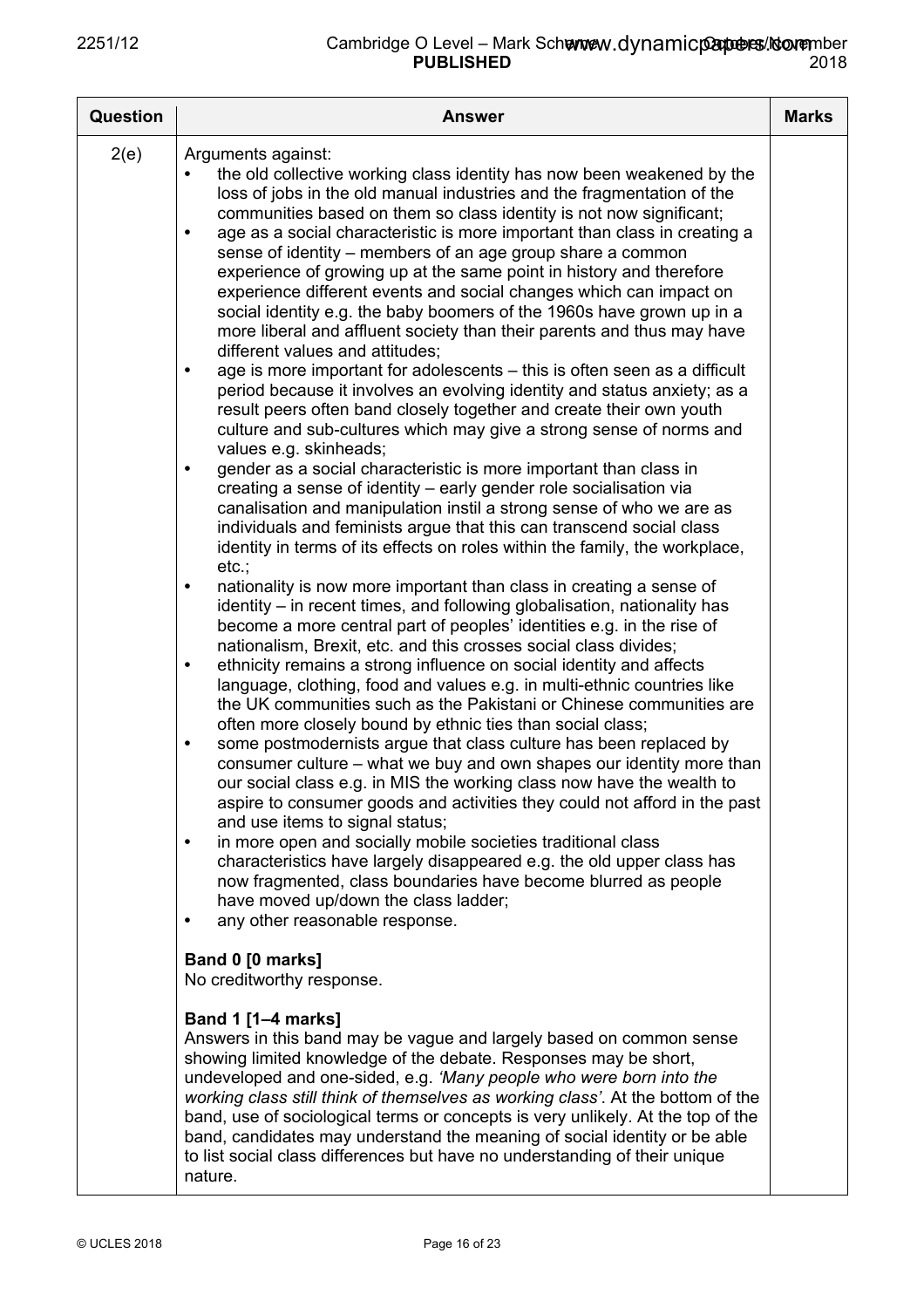| Question | <b>Answer</b>                                                                                                                                                                                                                                                                                                                                                                                                                                                                                                                                                                                                                                                                                                                                                                                                                                                                                                                                                                                                                                                                           | <b>Marks</b> |
|----------|-----------------------------------------------------------------------------------------------------------------------------------------------------------------------------------------------------------------------------------------------------------------------------------------------------------------------------------------------------------------------------------------------------------------------------------------------------------------------------------------------------------------------------------------------------------------------------------------------------------------------------------------------------------------------------------------------------------------------------------------------------------------------------------------------------------------------------------------------------------------------------------------------------------------------------------------------------------------------------------------------------------------------------------------------------------------------------------------|--------------|
| 2(e)     | <b>Band 2 [5-8 marks]</b><br>In this band candidates will show some basic knowledge of the debate.<br>Alternatively, they may offer an answer which is list-like in nature but there<br>will be no real attempt to address the issues raised by the question. There<br>may be limited use of sociological terms or concepts. Responses may be<br>underdeveloped and lack range. Answers may be simplistic and two-sided<br>responses are unlikely. At the top of the band, candidates may describe<br>examples of working class identity e.g. 'The working class usually vote for<br>socialist parties like the UK Labour Party and go to the pub for a drink with<br>their mates'.                                                                                                                                                                                                                                                                                                                                                                                                     |              |
|          | A one-sided answer cannot score higher than 8 marks.                                                                                                                                                                                                                                                                                                                                                                                                                                                                                                                                                                                                                                                                                                                                                                                                                                                                                                                                                                                                                                    |              |
|          | Band 3 [9-12 marks]<br>Answers in this band will show good sociological knowledge and<br>understanding of whether class is the most important factor in creating<br>social identity. Sociological terms and concepts will be used with greater<br>accuracy and/or frequency. For the most part, answers will be well<br>developed, focused on the question and there will be a range of points<br>presented. There will be a two-sided response but this may be unbalanced.<br>At the bottom of the band, candidates may provide a narrower range of<br>points. At the top of the band, expect a wider range of points and clear focus<br>on the question.                                                                                                                                                                                                                                                                                                                                                                                                                              |              |
|          | Band 4 [13-15 marks]<br>Answers in this band will show an excellent knowledge and understanding<br>of the extent to which class is the most important factor in creating social<br>identity. There will be a strong grasp of the argument as well as accurate<br>and frequent use of sociological terms and concepts. Answers will be well<br>developed, clearly focused on the question and discuss a wide range of<br>points. Responses will be two-sided and balanced. At the bottom of the<br>band, some attempt at a conclusion will be made. At the top of the band,<br>there will be a clear attempt to offer an assessment of the 'To what<br>extent?' part of the question through a focused conclusion, e.g.<br>'individuals may no longer identify themselves as belonging to a class but<br>others may see them in a different light and this in turn may shape their<br>identity. They may still have unique values and norms that mark them as<br>separate from other groups like a culture/sub-culture which places emphasis<br>on immediate or deferred gratification'. |              |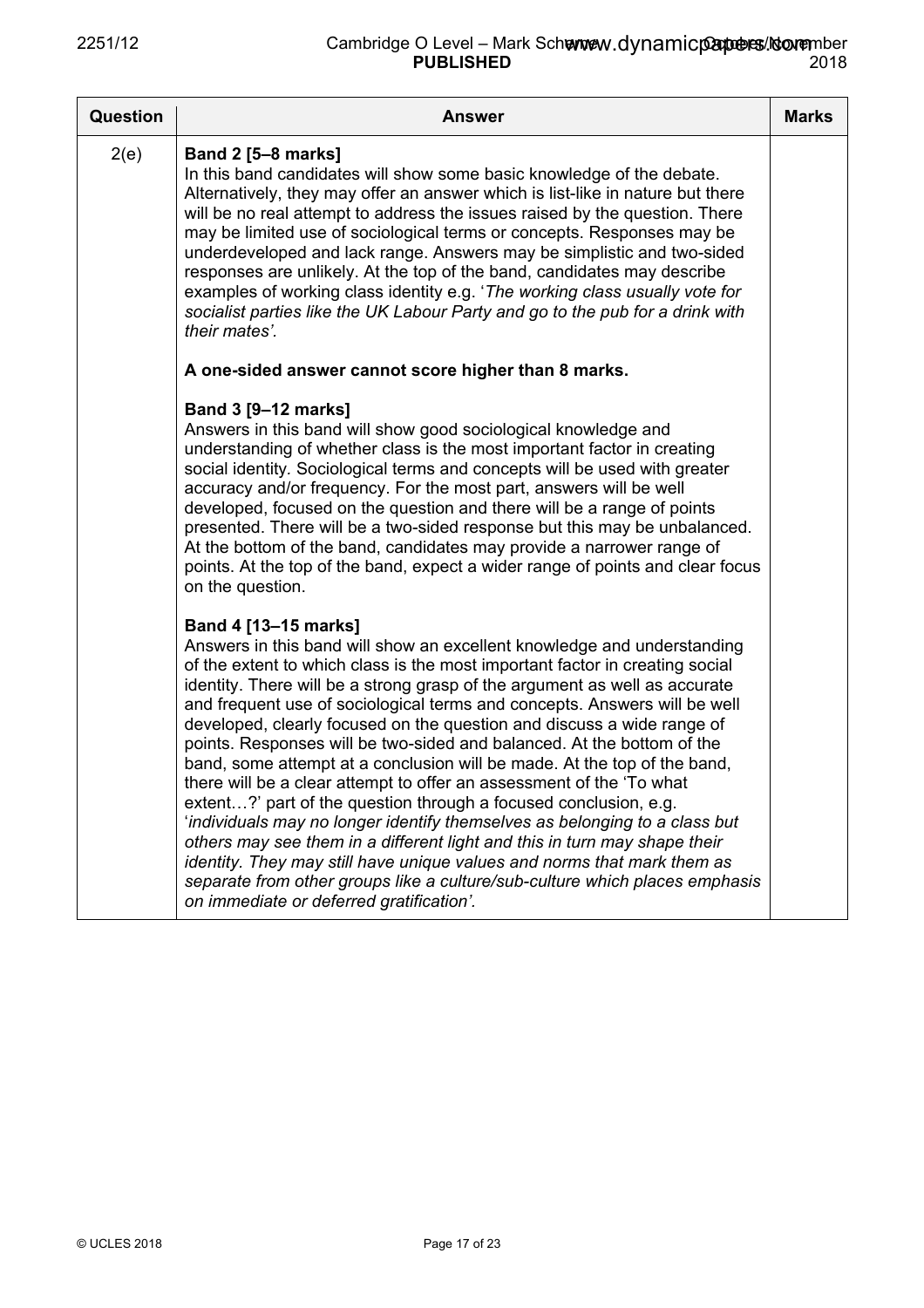| <b>Question</b> | <b>Answer</b>                                                                                                                                                                                                                                                                                                                                                                                                                                                                                                                                                                                          | <b>Marks</b> |
|-----------------|--------------------------------------------------------------------------------------------------------------------------------------------------------------------------------------------------------------------------------------------------------------------------------------------------------------------------------------------------------------------------------------------------------------------------------------------------------------------------------------------------------------------------------------------------------------------------------------------------------|--------------|
| 3(a)            | What is meant by the term 'poverty trap'?                                                                                                                                                                                                                                                                                                                                                                                                                                                                                                                                                              | $\mathbf{2}$ |
|                 | <b>One</b> mark for partial definition e.g. 'you are always poor no matter what'.<br><b>Two</b> marks for clear definition e.g. 'when poor people are unable to escape<br>poverty for various structural reasons'.                                                                                                                                                                                                                                                                                                                                                                                     |              |
| 3(b)            | Describe two types of inequality.                                                                                                                                                                                                                                                                                                                                                                                                                                                                                                                                                                      |              |
|                 | Possible answers:<br>gender inequality e.g. gender pay gap or horizontal segregation,<br>stereotyping and discrimination, etc.;<br>age inequality e.g. differential pay rates in terms of the minimum wage<br>in the UK, ageism at work, etc.;<br>inequalities based on ethnicity e.g. unequal access to housing,<br>stereotypes or targeting, etc.;<br>inequalities based on social class e.g. poverty, income and wealth etc.;<br>٠<br>any other reasonable response.<br><b>One</b> mark for each type identified (up to maximum of two).<br>One mark for each description (up to a maximum of two). |              |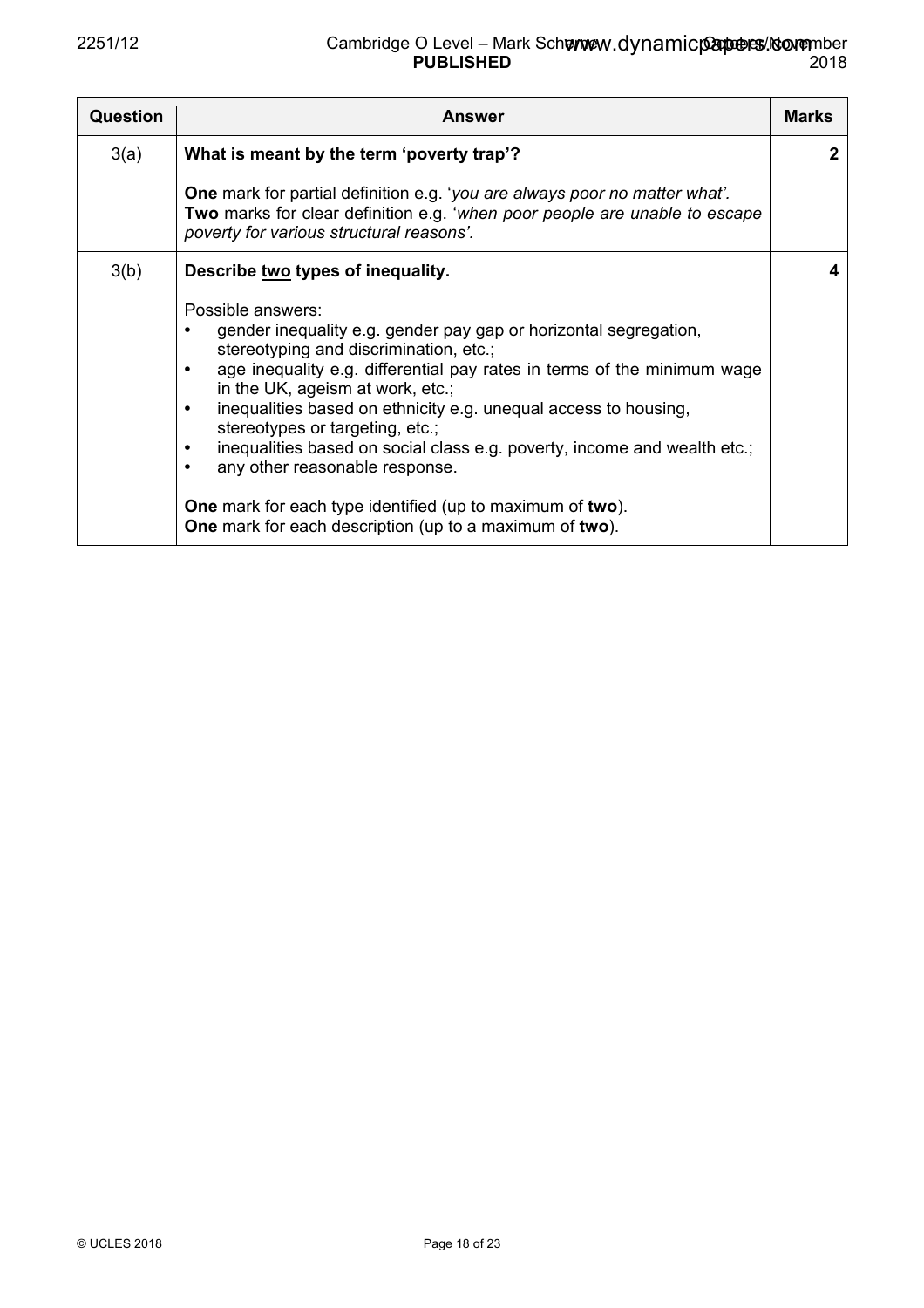| <b>Question</b> | <b>Answer</b>                                                                                                                                                                                                                                                                                                                                                                                                                                                                                                                                                                                                                                                                                                                                                                                                                                                            | <b>Marks</b> |
|-----------------|--------------------------------------------------------------------------------------------------------------------------------------------------------------------------------------------------------------------------------------------------------------------------------------------------------------------------------------------------------------------------------------------------------------------------------------------------------------------------------------------------------------------------------------------------------------------------------------------------------------------------------------------------------------------------------------------------------------------------------------------------------------------------------------------------------------------------------------------------------------------------|--------------|
| 3(c)            | Explain how sociologists measure poverty.                                                                                                                                                                                                                                                                                                                                                                                                                                                                                                                                                                                                                                                                                                                                                                                                                                | 6            |
|                 | Possible answers:<br>absolute poverty i.e. not having the resources necessary to support life<br>$\bullet$<br>such as money, shelter, access to clean water, sanitation, food and<br>medicine;<br>relative poverty i.e. poor by the standards of the society as a whole;<br>$\bullet$<br>using a poverty line i.e. an artificial line below which people can be<br>$\bullet$<br>classed as poor e.g. income of less than 60% of the median income<br>(Townsend);<br>a deprivation index e.g. creating a list of items thought to be necessities<br>$\bullet$<br>in that society and then measuring how many items individuals cannot<br>access (Mack and Lansley's Breadline Britain survey);<br>global measures of poverty e.g. the World Bank's measure of poverty<br>$\bullet$<br>as living on less than \$1.25 a day;<br>any other reasonable response.<br>$\bullet$ |              |
|                 | Band 0 [0 marks]<br>No creditworthy response.                                                                                                                                                                                                                                                                                                                                                                                                                                                                                                                                                                                                                                                                                                                                                                                                                            |              |
|                 | <b>Band 1 [1-3 marks]</b><br>Answers in this band will show only a limited awareness of the way poverty<br>is measured. Responses may be short and un/under developed. At the top<br>of the band, there may be a tendency towards simplistic answers, engaging<br>with sociological ideas without using sociological language. Alternatively,<br>candidates may offer a wider range of weak points. Answers may be placed<br>broadly within the concept of poverty in general.                                                                                                                                                                                                                                                                                                                                                                                           |              |
|                 | <b>Band 2 [4-6 marks]</b><br>A clear and accurate explanation showing good sociological knowledge and<br>understanding of the way poverty is measured which is supported by<br>relevant examples. Sociological terms should be expected. At the top of the<br>band candidates will use sociological terms and concepts, referring to a<br>range of factors. Candidates will clearly address how poverty is measured.                                                                                                                                                                                                                                                                                                                                                                                                                                                     |              |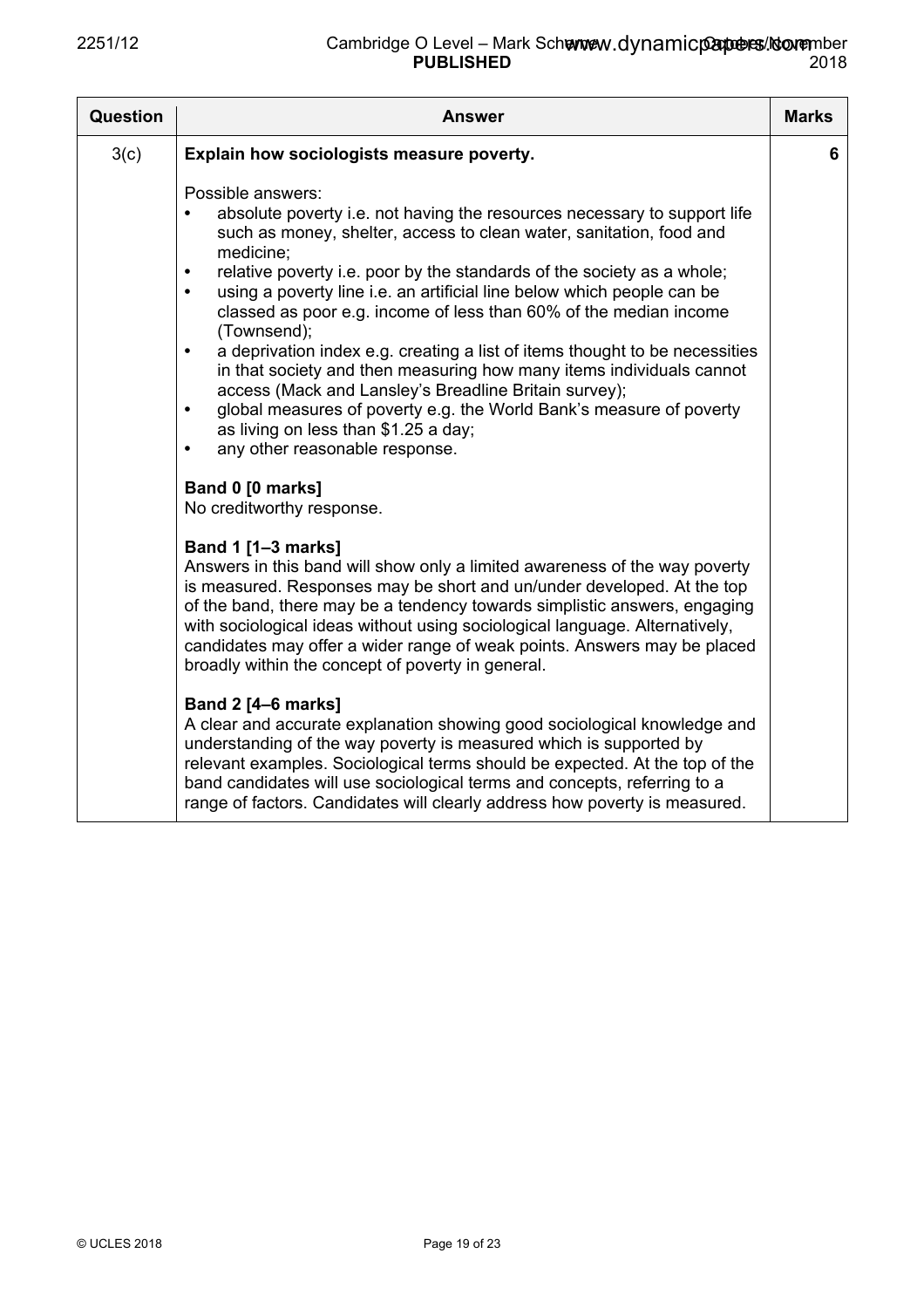| <b>Question</b> | <b>Answer</b>                                                                                                                                                                                                                                                                                                                                                                                                                                                                                                                                                                                                                                                                                                                                                                                                                                                                                                                                                                                                                                                                                                                                                                                                                                                                                                                                                                                                                                                                                                                                                                                                                                                                                                                                                                                                                                                                                                                                                                                                             | <b>Marks</b> |
|-----------------|---------------------------------------------------------------------------------------------------------------------------------------------------------------------------------------------------------------------------------------------------------------------------------------------------------------------------------------------------------------------------------------------------------------------------------------------------------------------------------------------------------------------------------------------------------------------------------------------------------------------------------------------------------------------------------------------------------------------------------------------------------------------------------------------------------------------------------------------------------------------------------------------------------------------------------------------------------------------------------------------------------------------------------------------------------------------------------------------------------------------------------------------------------------------------------------------------------------------------------------------------------------------------------------------------------------------------------------------------------------------------------------------------------------------------------------------------------------------------------------------------------------------------------------------------------------------------------------------------------------------------------------------------------------------------------------------------------------------------------------------------------------------------------------------------------------------------------------------------------------------------------------------------------------------------------------------------------------------------------------------------------------------------|--------------|
| 3(d)            | Explain why the children of professional workers have better life<br>chances than the children of the working class.<br>Possible answers:<br>the higher income of professional workers will mean access to better<br>schools e.g. professional workers can move to catchment area of better<br>performing schools, arrange for private tuition or even pay for private<br>education, all of which are likely to improve educational achievement<br>and thus opportunities in the workplace;<br>some argue that the cultural capital passed on via primary socialisation<br>$\bullet$<br>may effect life chances between different groups e.g. professional<br>workers will instil values such as deferred gratification, use elaborate<br>code and lay a strong emphasis on a good education whereas the<br>working class may be more fatalistic, stress immediate gratification and<br>the importance of working at an early age;<br>children of professional workers are more likely to possess cultural<br>$\bullet$<br>capital gained through computers, visits to art galleries and museums,<br>foreign holidays etc. which brings benefits in terms of experience of<br>high culture or simply diverse cultures;<br>better social capital e.g. professional workers have connections and<br>$\bullet$<br>social networks (old boy network) and so can help get their child better<br>quality work experience or even an interview for a prestigious company;<br>better access to healthcare e.g. professional workers can pay for health<br>$\bullet$<br>insurance so if they are ill they can get treatment quicker and are likely<br>to live longer than the working class;<br>better housing e.g. professional workers are likely to own their own<br>$\bullet$<br>property which is in better condition, or live in a better area where there<br>are lower crime rates, so their children will have a more harmonious<br>living environment;<br>any other reasonable response.<br>$\bullet$<br>Band 0 [0 marks] | 8            |
|                 | No creditworthy response.<br>Band 1 [1-3 marks]<br>Answers in this band will show only a limited awareness of why children of<br>professional workers have better life chances. There may be some<br>discussion of life chances and disadvantages the working class face (or vice<br>versa) but this may not be directed to the question. Responses may be short<br>and undeveloped. Sociological terms and concepts are unlikely to be used.<br>At the top of the band, candidates may offer more than one weak point.<br><b>Band 2 [4–6 marks]</b><br>Answers in this band will show basic sociological knowledge and<br>understanding. At the bottom of the band, candidates are unlikely to use<br>sociological terms and concepts accurately. Responses may be<br>underdeveloped and lacking in range. Answers may focus on describing life<br>chances or disadvantages of the working class, without any attempt to<br>explain why they may be worse than professional classes, e.g. 'some<br>people don't have the resources they need to get a good education'. At the<br>top of the band, candidates may be beginning to use sociological terms and<br>concepts with greater accuracy. However, some aspects of the answer may<br>only be partially developed.                                                                                                                                                                                                                                                                                                                                                                                                                                                                                                                                                                                                                                                                                                                                                   |              |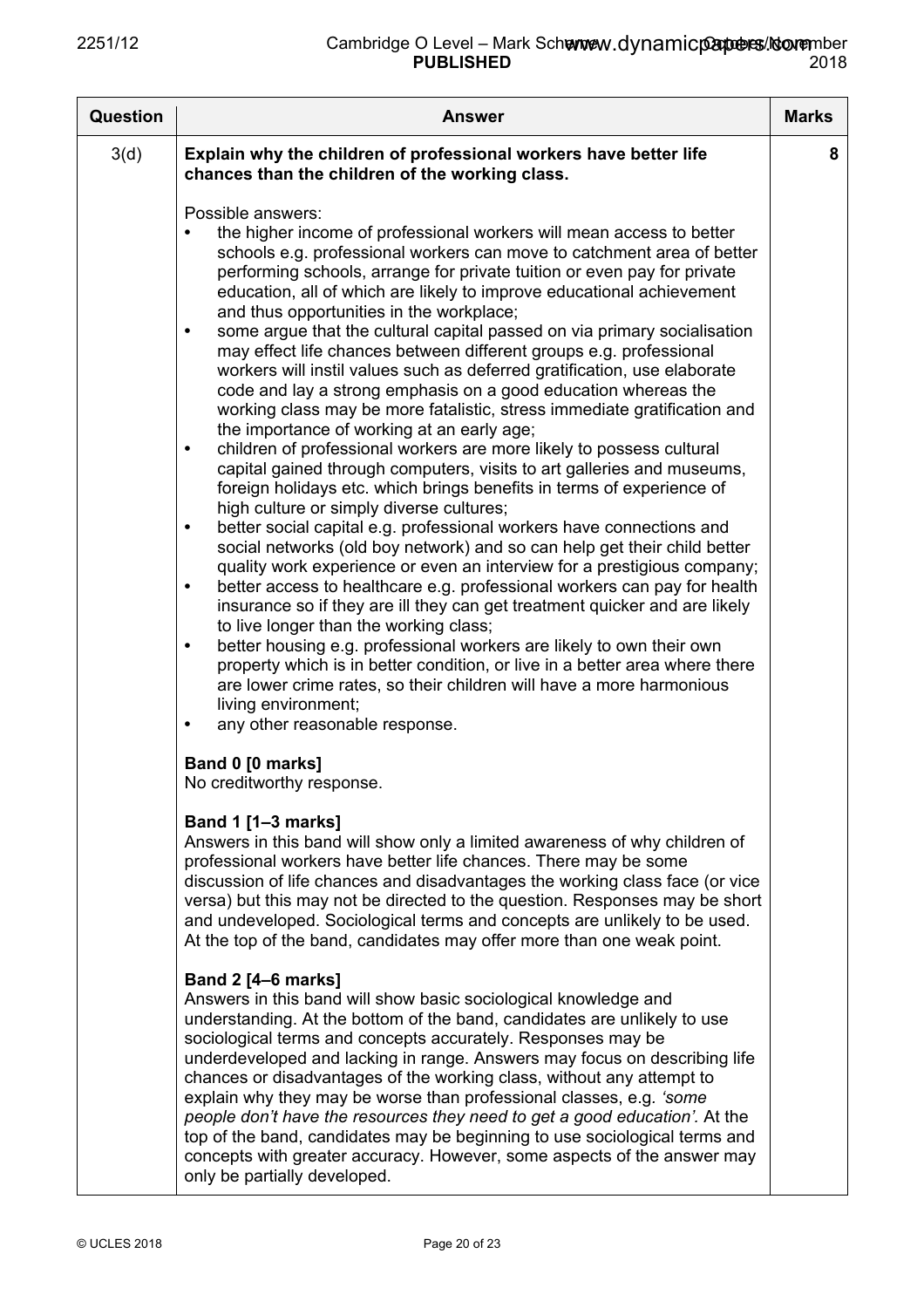| Question | Answer                                                                                                                                                                                                                                                                                                                                                                                                                                                                                       | <b>Marks</b> |
|----------|----------------------------------------------------------------------------------------------------------------------------------------------------------------------------------------------------------------------------------------------------------------------------------------------------------------------------------------------------------------------------------------------------------------------------------------------------------------------------------------------|--------------|
| 3(d)     | <b>Band 3 [7-8 marks]</b><br>Answers in this band will show good sociological knowledge and<br>understanding of why children of professional workers have better life<br>chances than those of the working class. This will be well developed and<br>explained. Sociological terms and concepts will be used accurately.<br>Answers will be well focused on the question and there will be a range of<br>reasons presented. At the top of the band explanations will be clear<br>throughout. |              |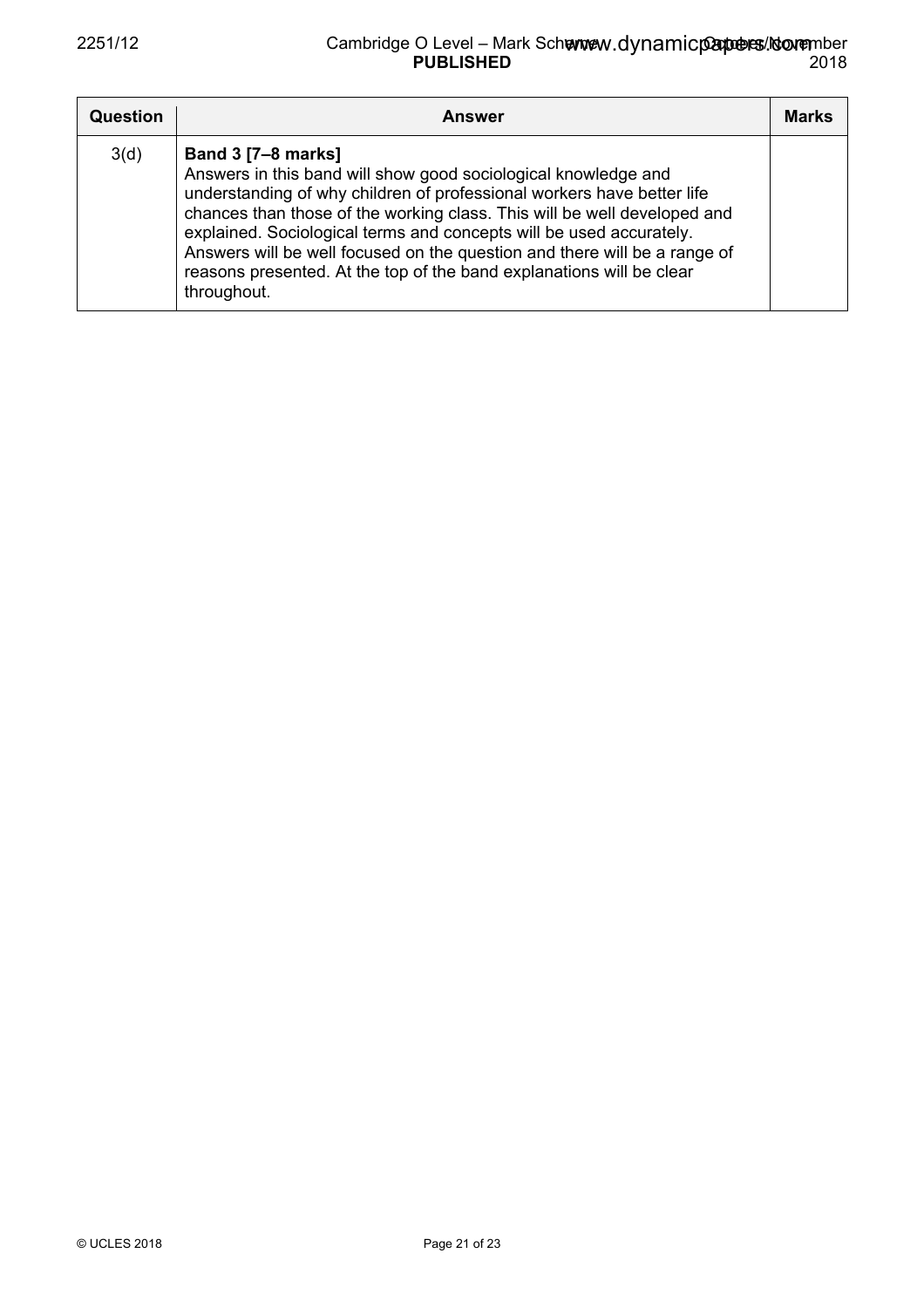| <b>Question</b> | <b>Answer</b>                                                                                                                                                                                                                                                                                                                                                                                                                                                                                                                                                                                                                                                                                                                                                                                                                                                                                                                                                                                                                                                                                                                                                                                                                                                                                                                                                                                                                                                                                                                                                                                                                                                                                                                                                                                                                                                                                                                                                                                                                                                                                                                                                                                                                                                                                                                                                                                                                                                                                                                                                                                                                                                                                                                                                                                                                                                                                                                                                                                                                                                                                                                                                                                                    | <b>Marks</b> |
|-----------------|------------------------------------------------------------------------------------------------------------------------------------------------------------------------------------------------------------------------------------------------------------------------------------------------------------------------------------------------------------------------------------------------------------------------------------------------------------------------------------------------------------------------------------------------------------------------------------------------------------------------------------------------------------------------------------------------------------------------------------------------------------------------------------------------------------------------------------------------------------------------------------------------------------------------------------------------------------------------------------------------------------------------------------------------------------------------------------------------------------------------------------------------------------------------------------------------------------------------------------------------------------------------------------------------------------------------------------------------------------------------------------------------------------------------------------------------------------------------------------------------------------------------------------------------------------------------------------------------------------------------------------------------------------------------------------------------------------------------------------------------------------------------------------------------------------------------------------------------------------------------------------------------------------------------------------------------------------------------------------------------------------------------------------------------------------------------------------------------------------------------------------------------------------------------------------------------------------------------------------------------------------------------------------------------------------------------------------------------------------------------------------------------------------------------------------------------------------------------------------------------------------------------------------------------------------------------------------------------------------------------------------------------------------------------------------------------------------------------------------------------------------------------------------------------------------------------------------------------------------------------------------------------------------------------------------------------------------------------------------------------------------------------------------------------------------------------------------------------------------------------------------------------------------------------------------------------------------------|--------------|
| 3(e)            | To what extent is poverty a result of social exclusion?                                                                                                                                                                                                                                                                                                                                                                                                                                                                                                                                                                                                                                                                                                                                                                                                                                                                                                                                                                                                                                                                                                                                                                                                                                                                                                                                                                                                                                                                                                                                                                                                                                                                                                                                                                                                                                                                                                                                                                                                                                                                                                                                                                                                                                                                                                                                                                                                                                                                                                                                                                                                                                                                                                                                                                                                                                                                                                                                                                                                                                                                                                                                                          | $15\,$       |
|                 | Arguments for:<br>the socially excluded may miss out on employment and thus may be<br>deprived in material terms causing an impact on almost every aspect of<br>a person's life;<br>some argue that welfare benefits can make social exclusion worse as<br>$\bullet$<br>those receiving benefits may be negatively labelled and stereotyped as<br>scroungers etc. which then further damages their chances of gaining<br>work;<br>those who are socially excluded lack access to networks of power e.g.<br>$\bullet$<br>they lack social capital which means that have little power to protect<br>their interests or use influence to improve their life chances;<br>those who lack education are effectively socially excluded e.g. they may<br>٠<br>be illiterate and not be aware of their rights and this inevitably leads to<br>poverty;<br>the socially excluded lack knowledge and access to communications<br>$\bullet$<br>e.g. they can't afford the internet so can't search for the best deals to<br>reduce out-goings or apply for some jobs;<br>social exclusion can be part of the poverty trap because the social<br>$\bullet$<br>support needed to move out of poverty is missing – people may<br>become less self-sufficient and more welfare dependent thus prolonging<br>poverty;<br>any other reasonable response.<br>٠<br>Arguments against:<br>functionalists argue that poverty is an inevitable and useful part of the<br>social system but is not caused by social exclusion; instead they argue<br>that society is meritocratic and anyone can improve their social and<br>material position through hard work and effort;<br>welfare benefits at low levels cause poverty and then social exclusion<br>$\bullet$<br>follows as the poor are scapegoated for their own situation;<br>Marxists argue that poverty is an inevitable consequence of capitalism,<br>so the bourgeoisie will always pay the proletariat the minimum in order<br>to maximise profit – greed causes poverty;<br>Marxists also argue that employers will try to bring in automation and<br>$\bullet$<br>mechanization to save labour costs so wages fall and some become<br>unemployed, causing poverty (it also suits the upper class to have a<br>reserve army of labour);<br>the poverty trap leads to social exclusion rather than vice versa e.g. the<br>$\bullet$<br>poor can't afford transport or childcare and this affects their ability to get<br>out of poverty, leading to marginalisation and exclusion;<br>right-wing thinkers use the culture of poverty argument to blame the<br>$\bullet$<br>poor for being poor – it is the values of the poor rather than the<br>structures of society or social exclusion that causes poverty.<br>feminists draw attention to higher proportions of women than men who<br>$\bullet$<br>live in poverty – this is partly caused by the poverty of lone mothers but<br>also because women tend to be paid less on average than men and<br>because women have more limited employment opportunities;<br>some argue that ethnicity can be a major cause of both poverty and<br>٠<br>social exclusion via racial prejudice and discrimination across different |              |
|                 | social areas, such as the media, education and employment;<br>any other reasonable response.<br>٠                                                                                                                                                                                                                                                                                                                                                                                                                                                                                                                                                                                                                                                                                                                                                                                                                                                                                                                                                                                                                                                                                                                                                                                                                                                                                                                                                                                                                                                                                                                                                                                                                                                                                                                                                                                                                                                                                                                                                                                                                                                                                                                                                                                                                                                                                                                                                                                                                                                                                                                                                                                                                                                                                                                                                                                                                                                                                                                                                                                                                                                                                                                |              |